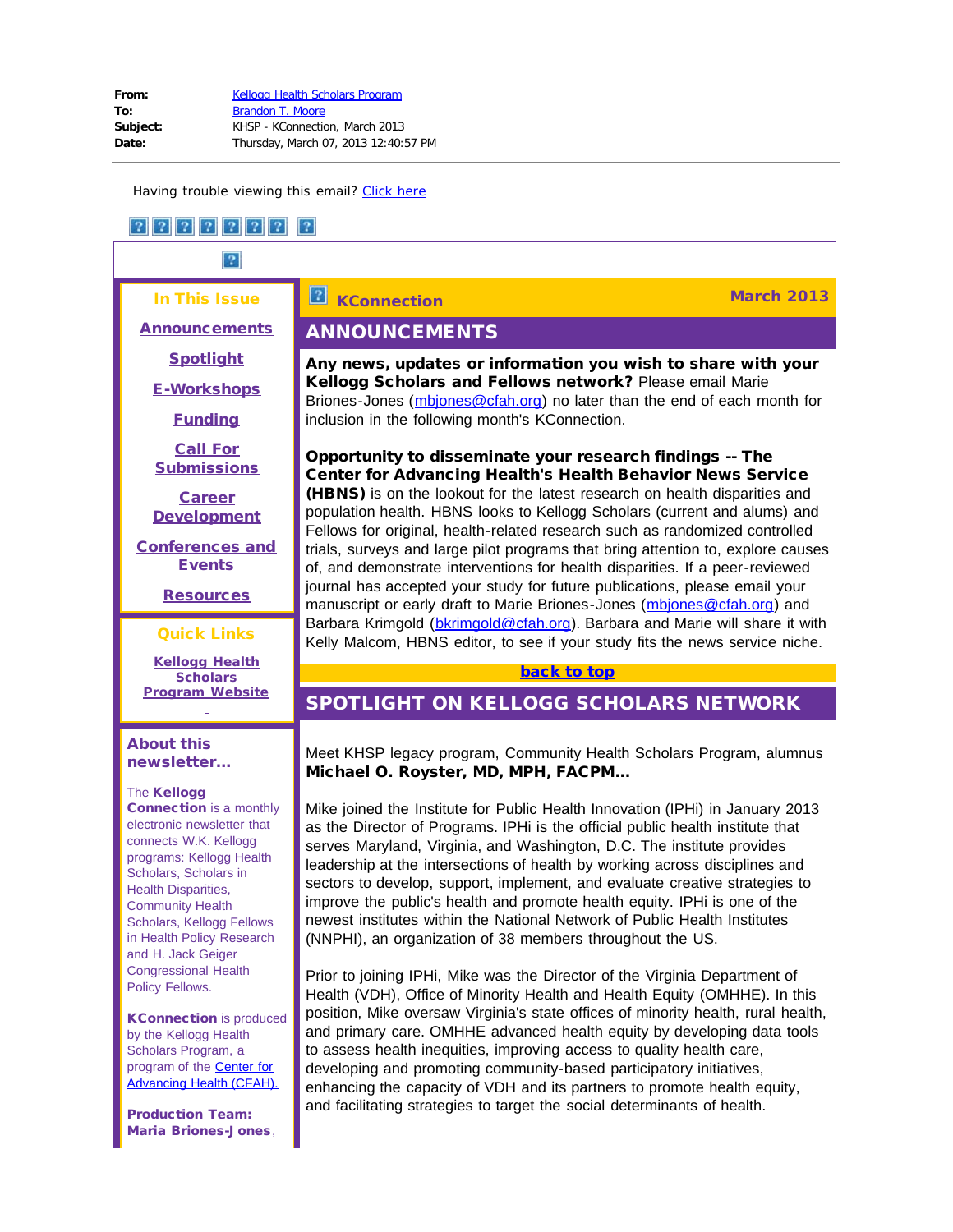Deputy Director, KHSP National Program Office Brandon Moore, Director of New Media, **CFAH** 

#### Question?

Have you moved? Have you found a new job? Is there a research question you would like feedback on? Any recent publications? Do you have any experience or advice to share? Let us know! Email: [healthscholars@cfah.org](mailto:healthscholars@cfah.org)

#### Contributions:

<span id="page-1-0"></span>To contribute information, resources or announcements to Kellogg Connection, e-mail [kconnection@cfah.org.](mailto:kconnection@cfah.org)

#### *Do We Have Your Most Updated Contact Information?*

Please update our files if your email or mailing address has changed or will change. We want to keep our Scholars network as up-to-date and wellconnected as possible! Please send any changes to **mbjones@cfah.org** or [healthscholars@cfah.org.](mailto:healthscholars@cfah.org)

Prior to this position, Mike was the Director of the Crater Health District headquartered in Petersburg, Virginia. In this capacity, he oversaw public health programs and services for a district of 5 rural counties and 3 small cities. He led the initial implementation of emergency preparedness and response planning within the district; implemented outcome-based program evaluations for all health department programs; and led the expansion of community-based participatory efforts to promote cardiovascular health, eliminate childhood lead poisoning, and reduce teen pregnancy.

Mike completed his undergraduate training at the University of Virginia, and his medical training at Duke University School of Medicine. He completed a residency in Public Health and General Preventive Medicine at Johns Hopkins Bloomberg School of Public Health. In addition, he completed the two year W.K. Kellogg Health Scholars Program at the University of North Carolina Gillings School of Global Public Health.

He is board certified in Public Health and General Preventive Medicine and he is a fellow of the American College of Preventive Medicine. In addition, he is a member of APHA, a member of the board of directors for the Virginia Public Health Association, and an adjunct assistant clinical professor with the Virginia Commonwealth University School of Medicine, Department of Epidemiology and Community Health.

When asked what the impact of the Kellogg fellowship was on his career, Mike replied: "The 2 years I spent as a Kellogg Health Scholar within the community track had a profound influence on my understanding of health and the focus of my work. The fellowship provided me with a lens to see more clearly the social, economic, and environmental factors that shape health in communities, and ultimately create health inequities. I also developed a greater appreciation of and the skills to assure equitable community participation in defining community priorities and strategies to address them. As a result, I have incorporated a commitment to communitybased participatory approaches into my previous and current positions."

[back to top](#page-0-3)

# ARCHIVED KHSP E-WORKSHOPS

The archived KHSP e-workshops are taped from the live e-workshops of the Kellogg Health Scholars. These live electronic workshops are intended to bring Kellogg Health Scholars together between face-to-face networking meetings to explore topics of mutual interest. Its purpose is to form closer networks between the Kellogg Health Scholars and to provide to them and the Kellogg Community of Scholars support and resources for career development.

Access to archived e-workshops is STRICTLY LIMITED to Kellogg Health Scholars, Kellogg Fellows in Health Policy Research (current and alumni), Scholars in Health Disparities and Community Health Scholars program alumni and H. Jack Geiger Congressional Health Policy Fellows program alumni. The contents of these e-workshops are confidential. These archived presentations should not be accessed, copied or forwarded by/to any individuals other than group of scholars, fellows and scholar/fellow alumni that have been identified.

To listen to the archived presentations and download materials, visit [http://bit.ly/f8TRa1](http://r20.rs6.net/tn.jsp?e=001ZfYkCAKYxvTqWw832BO27ciybmCMiXgY-fqCwn_n1ud6K1QKBj1KziL3SxN_Y6GQUs_R_gdSgYnCxd9re7B0MqJTqLWfihaOgbD8PxMx6b7q9E7_EdF15tWpVaWu-FOytNxyoxw13cI=). For login and passcode information, please contact Brandon Moore at [bmoore@cfah.org](mailto:bmoore@cfah.org).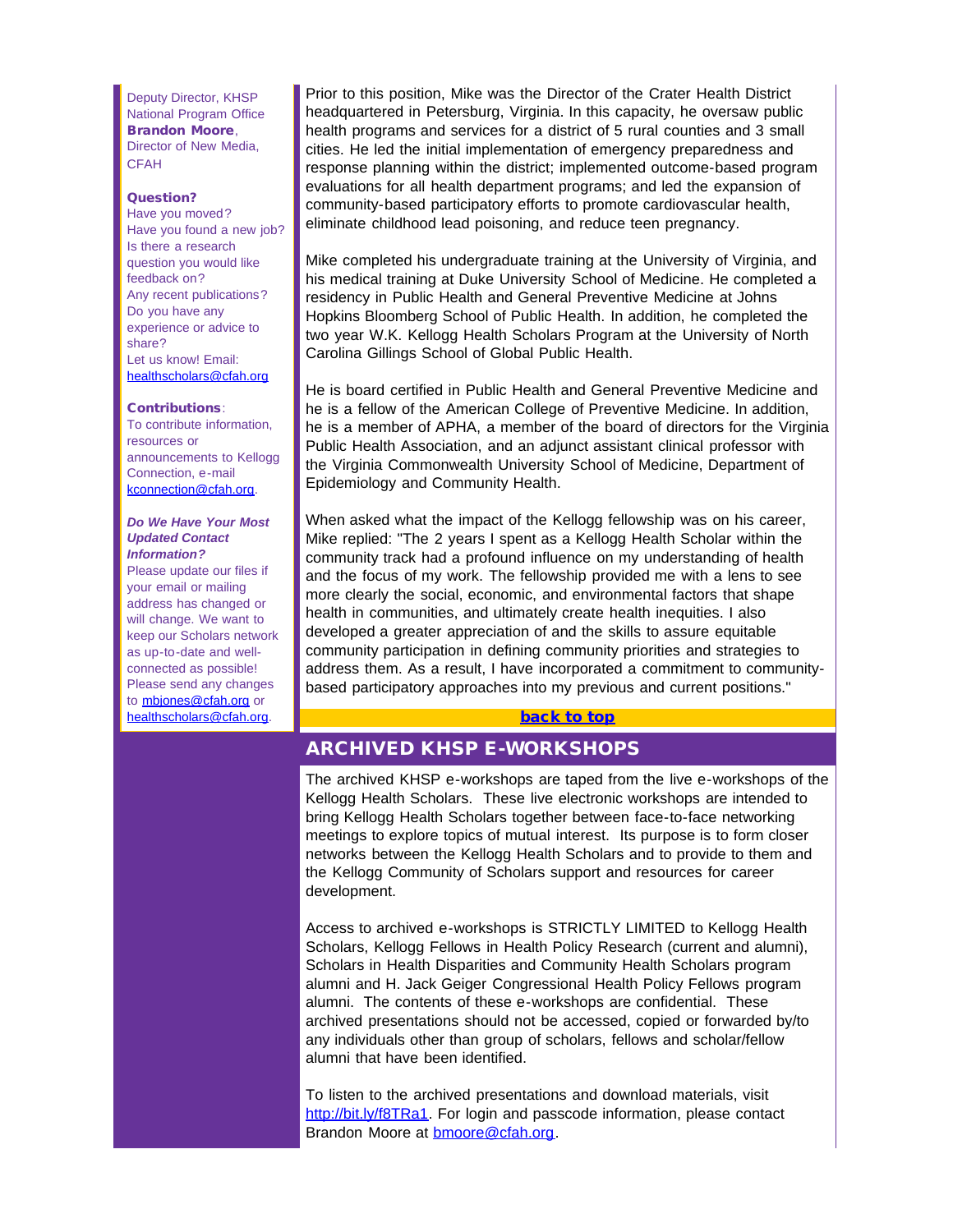#### [back to top](#page-0-3)

# <span id="page-2-0"></span>FUNDING

#### National Institutes of Health

Short-term mentored career enhancement awards in the basic behavioral and social sciences: Cross-training at the intersection of animal models and human investigation (K18: RFA-DA-14-002)

Deadline: December 11, 2013 (5:00 p.m. local time of applicant organization)

[http://grants.nih.gov/grants/guide/rfa-files/RFA-DA-14-002.html](http://r20.rs6.net/tn.jsp?e=001ZfYkCAKYxvR8l2p6wb9WvLm8vkovEbG8PK9QTKoO3f4Mc6u0Cjcl_lnBic2U0wrcUjeIRYup7q0wnNVshYa6Tm8oA8PuqprWvjsKkvMXVwxsPVUObkTGinvUU76ZSuw6ox0UviDqUZRTDsTlTkuBZlnEtKwxxupcLklesXPX6vY=) Purpose:This OppNet RFA invites applications for short-term mentored career enhancement awards in [basic behavioral and social sciences](http://r20.rs6.net/tn.jsp?e=001ZfYkCAKYxvT6E4nhFDchZvr-umgSC7irw3UDlrDsdljWLrWuj8NOZtPmrlRGkOSyTKS_FRdgFCEWiLF2eCloSKhC-fP6ounkVKTulmfMJeZnJ6Jn-fzEggeM_mKxtyPMx7nmFhMXWpGymM3MSy5arkYWuKryWvmZbJ7_-MfQZK3ssBT58h83_mw2ZJx8z9pi) [research \(b-BSSR](http://r20.rs6.net/tn.jsp?e=001ZfYkCAKYxvT6E4nhFDchZvr-umgSC7irw3UDlrDsdljWLrWuj8NOZtPmrlRGkOSyTKS_FRdgFCEWiLF2eCloSKhC-fP6ounkVKTulmfMJeZnJ6Jn-fzEggeM_mKxtyPMx7nmFhMXWpGymM3MSy5arkYWuKryWvmZbJ7_-MfQZK3ssBT58h83_mw2ZJx8z9pi)) to support development of research capability in b-BSSR with specific emphasis on cross-training and establishing collaborations between researchers with expertise in animal models of basic behavioral and social processes and those studying similar or related processes in human subjects. Basic research using any non-human species or with human subjects in laboratory- or field-based settings is appropriate for this RFA. OppNet intends to commit \$1 million in Fiscal Year 2014 to support an estimated 10 awards. Eligible candidates may be at any rank or level of research/academic development beyond three years of postdoctoral experience, and either,

- Scientists conducting b-BSSR in animal models who seek training in the study of similar or related behavioral or social processes in humans, or,
- Investigators conducting b-BSSR in human subjects who seek training in the study of similar or related processes in animal models.

<span id="page-2-1"></span>OppNet strongly recommends that candidates review the set of [Frequently](http://r20.rs6.net/tn.jsp?e=001ZfYkCAKYxvQS2_1X8-JZpg6jbNqMk8jYLaMxauqpxjDLkSoRb0uS_Sh8UpOv6npkMkjp6uH1oyFjfRBQvPs9b8YIArzjrJSpT0eiLuyV9a2qC2D8GU8MSSnuJ3bE_yWNmA2CwyFCValyTQu-3ls-hw==) [Asked Questions and Answers \(FAQs\)](http://r20.rs6.net/tn.jsp?e=001ZfYkCAKYxvQS2_1X8-JZpg6jbNqMk8jYLaMxauqpxjDLkSoRb0uS_Sh8UpOv6npkMkjp6uH1oyFjfRBQvPs9b8YIArzjrJSpT0eiLuyV9a2qC2D8GU8MSSnuJ3bE_yWNmA2CwyFCValyTQu-3ls-hw==) created expressly for this RFA. **Background:**Scientific experts who participated in an October 2010 meeting, [OppNet: Expanding Opportunities in Basic Behavioral and Social](http://r20.rs6.net/tn.jsp?e=001ZfYkCAKYxvSkcbUiBnGujtdDVEVEqMrqiozngZKG-8Frp2IoiHLH3WNahfN_IHhtt7TNQ5LkNZ4ibm_f0Dxb-exEsOnyayScKqWIe51V-j7V-0_Ye-0l1CsVnKd3axCq) [Science Research](http://r20.rs6.net/tn.jsp?e=001ZfYkCAKYxvSkcbUiBnGujtdDVEVEqMrqiozngZKG-8Frp2IoiHLH3WNahfN_IHhtt7TNQ5LkNZ4ibm_f0Dxb-exEsOnyayScKqWIe51V-j7V-0_Ye-0l1CsVnKd3axCq) and an OppNet workshop, [Improving Animal Models of](http://r20.rs6.net/tn.jsp?e=001ZfYkCAKYxvSXv4w0oj3TwIB9sRJ9iXL1cxJep-DVgX8JKaKejEfQoDBhUVw2CE3jUtBJUU8ukAL-sb3OPAYdHLusD7S1mLtZZE0gPyZc1mQEi9v02VVNGngpyH2aCdgd) [Behavioral and Social Processes](http://r20.rs6.net/tn.jsp?e=001ZfYkCAKYxvSXv4w0oj3TwIB9sRJ9iXL1cxJep-DVgX8JKaKejEfQoDBhUVw2CE3jUtBJUU8ukAL-sb3OPAYdHLusD7S1mLtZZE0gPyZc1mQEi9v02VVNGngpyH2aCdgd), in July 2012, identified the need for increased collaboration between researchers working with animal models and those working with human subjects, in order to improve the back-andforth translation of b-BSSR findings between animal studies and the human condition. This FOA begins to address this need using a career enhancement strategy. Its goal, to develop a cadre of researchers who will be better equipped to work across species, will help address the challenges of modeling complex human social and behavioral processes in non-human organisms.

#### [back to top](#page-0-3)

## CALL FOR SUBMISSIONS

Call for Proposals for Mentorship Track - CBPR Institute for Health Equity Building Effective and Sustainable Partnerships to Improve Community Health Deadline: March 29, 2013 (5:00 p.m.) (fees to attend Institute still apply) CBPR Institute Overview: In June, 2013, San Francisco State University, in partnership with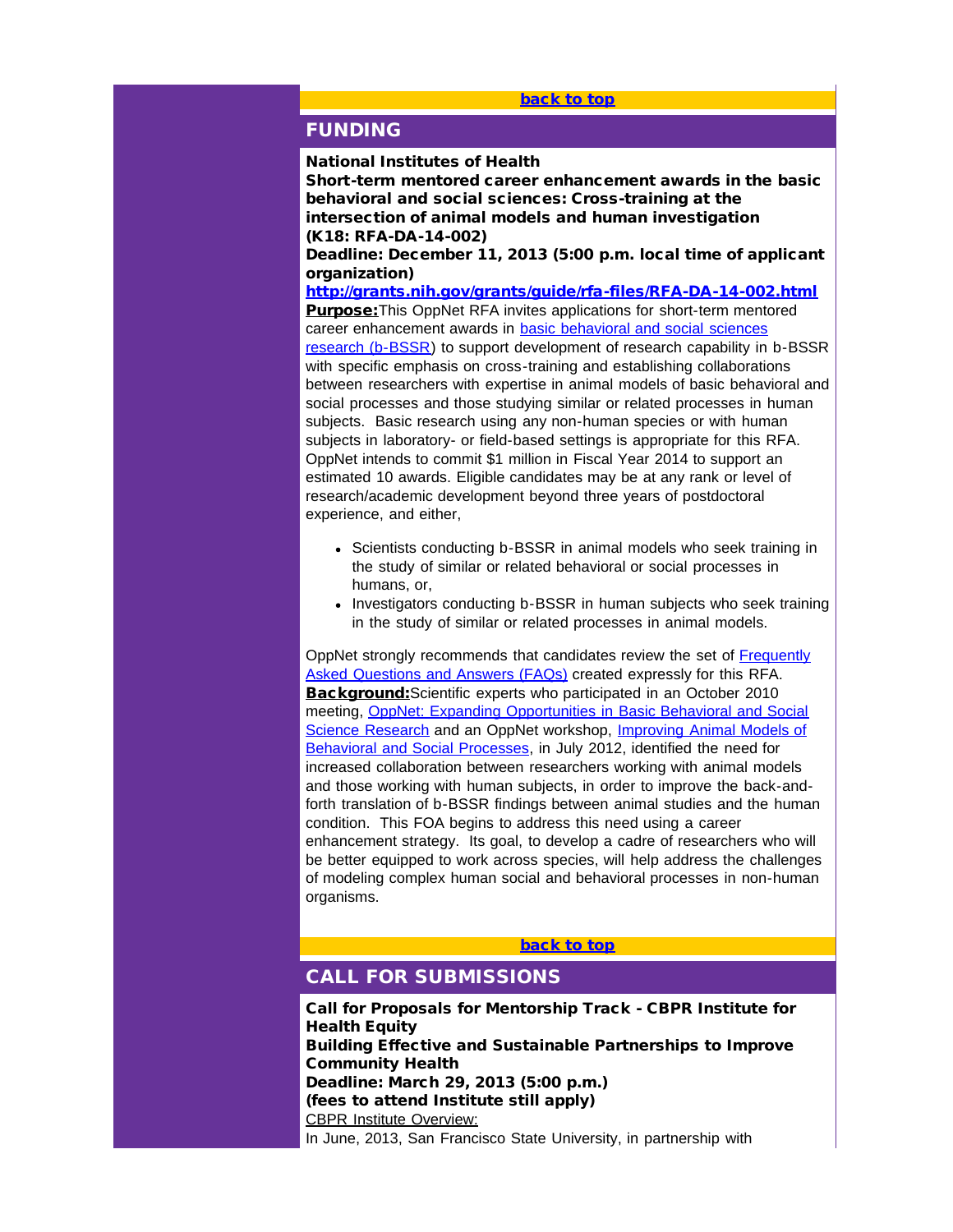community and academic partners in Northern California, is hosting its second Community-Based Participatory Research (CBPR) Institute, "CBPR Institute for Health Equity: Building Effective and Sustainable Partnerships to Improve Community Health". CBPR is defined as a partnership approach to research that equitably involves community members, organizational representatives, and academic researchers in all aspects of the research process. It enables all partners to contribute their expertise, with shared responsibility and ownership. Training in CBPR is critical to building the capacity of academics, health professionals and community members, including those from underserved communities, to reduce health disparities and increase health equity. One of the goals of the Institute is to build a broad collaboration between public health graduate schools and programs, Clinical and Translational science Institutes in Northern California, Academic Health Centers, county health departments and community non-profit partners to build capacity in CBPR. Through this collaboration, the CBPR Institute will help to increase the opportunities for new and senior investigators, including those from underserved communities, to engage in CBPR to reduce health disparities. Sessions in the 2013 Institute will include keynote presentations, breakout sessions for dialogue and skills development and application, case study presentations, site visits, media festival, as well as focused research mentorship for ten communityacademic teams.

#### What is the mentorship track?

This call for proposals invites new or existing community-academic partnerships to submit an application to attend the CBPR Institute 2013 and receive mentorship throughout the week from senior CBPR investigators. In the mentorship track, teams will receive 1-2 hours of mentorship every day, with opportunities to focus on areas including partnership development and evaluation, project development, implementation and evaluation and CBPR grant proposal writing. Through a competitive process, 10 partnered teams of 2-4 community and academic members from diverse geographic and underserved areas across Northern California will be selected to participate in the Institute as a mentored team. The mentorship will be tailored to the selected teams based on their stage of development and specific outcomes desired.

#### Who is eligible to apply?

Community-Academic Teams must:

- Have at least one community partner and one academic/research partner
- Be committed to learning and practicing CBPR
- Attend the entire Institute (June 24-28)

- Arrive at the Institute with a draft of a concept paper or proposed specific aims

(details to follow after selection of teams)

Team Application Guidelines

Application should not exceed 2 pages, single spaced (11 pt font minimum). Please describe:

- History of the community-academic partnership

o Describe the partners and organizations/institutions involved in this project, their history of working together, shared goals, and interest in attending the Institute as a team

- Background/significance of health issue and affected population o Briefly describe the health issue and California-based underserved population your team would most like to address

- Specific objectives:

o Describe the specific objectives or aims of this partnership. These aims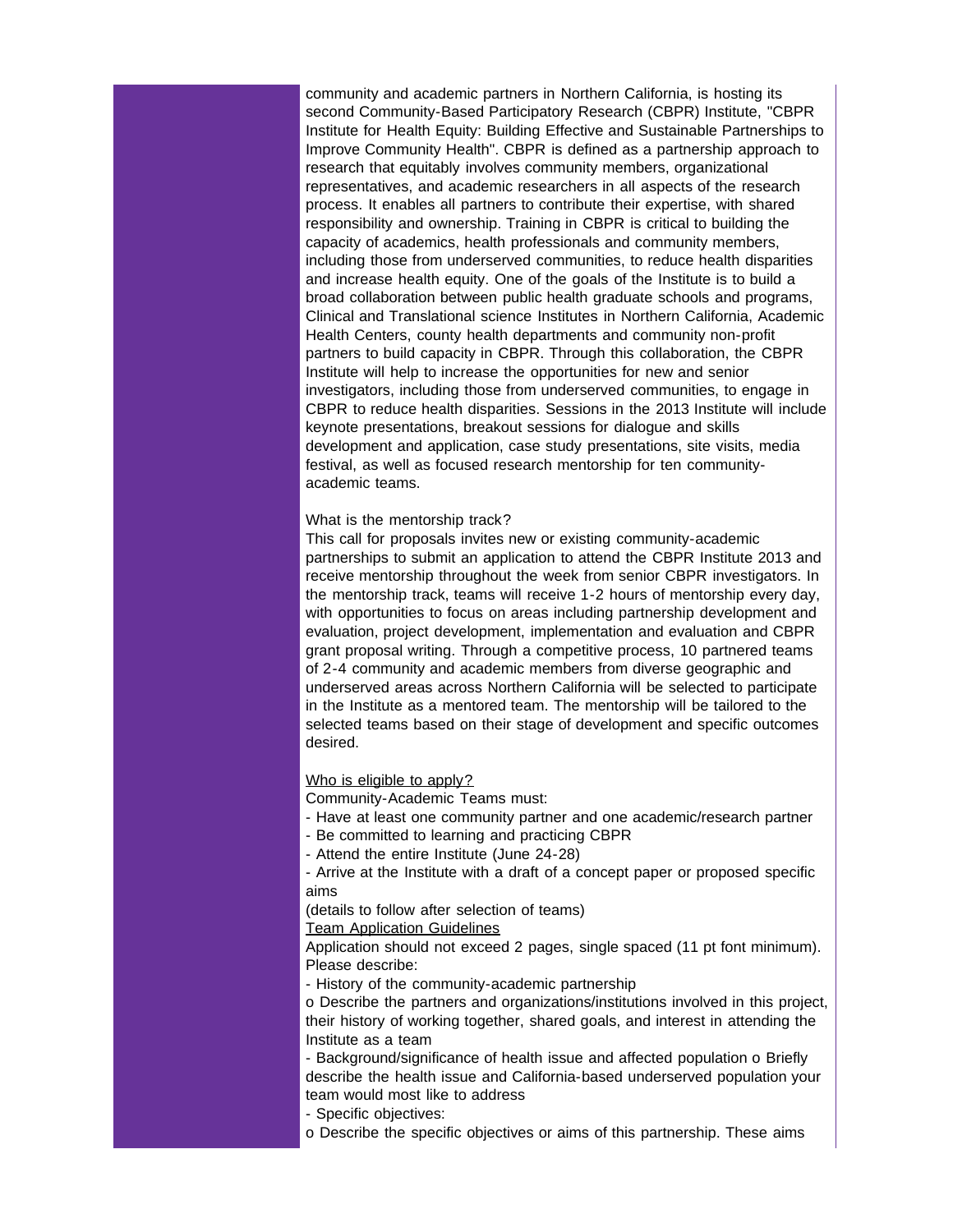should clearly outline what kind of mentorship your team seeks and may be related to any of the following: partnership development or evaluation, collaborative research/intervention design, evaluation or grant writing o Identify what (draft of specific aims, partnership evaluation plan, etc.) your team will bring to the Institute for mentorship focus - Benefits to partners and underserved community o In this section, briefly describe how the mentorship requested will help to advance the goals of the partnership and benefit the community. Describe the specific knowledge and skills that each partner would like to develop. How will the capacities gained benefit the community? - Appendices (not included in the 2 pages) o Curriculum Vitae (CV) or resumes of partners o If available, one example of collaborative work (published paper, unpublished paper, policy brief, news article, etc.) Fees for attending the Institute are:\* \$750 academic/research partner (full week)

\$500 public health agency partner (full week) \$250 community-based organizations and nonprofits (full week) \*In case of financial need, please contact: jesstokunaga@gmail.com How to apply: Email application to jesstokunaga@gmail.comby March 29 at 5:00 pm Pacific Standard Time. Applications received after this time will not be considered. Teams will be notified by April 15 and must register by May 1. For more information: [http://cbprinstitute.wordpress.com/.](http://r20.rs6.net/tn.jsp?e=001ZfYkCAKYxvQtjI5EvGfzXa2ZuuaqedGT1dETHsjbHfhjenA5G56mXKcByVnKjdqaG_ni4vQFjjpUD_wo_RmrSv6MS40HZ7vojYtr6738fWk-e6ICL7Z4rNh5FOkJ3HjL)

# Call for Papers -- *Revista Panamericana de Salud Pública*/*Pan American Journal of Public Health* Special issue: "*Social Determinants of Health in the Region of the Americas*" Deadline: April 1, 2013

#### [http://bit.ly/V7fYUm](http://r20.rs6.net/tn.jsp?e=001ZfYkCAKYxvSDkyedllSp4ZxQxrpjYD-f24tKzK7ndGJ9KVX8U2xPfCAQsd52Gy-cDF2HGgEvptjcVOBnX7BxOHr3ElxLBzz_gk_d34eF8lQ=)

The *Revista Panamericana de Salud Pública/Pan American Journal of Public Healt*h, published by the Pan American Health Organization (PAHO), announces a call for papers for the next special issue on social determinants of health, to be published in 2013. Accepted contributions include original research papers, special reports, or systematic reviews.

Rationale:In 2005, the Director General of the World Health Organization (WHO) established the Commission on the Social Determinants of Health [\(SDH\)](http://r20.rs6.net/tn.jsp?e=001ZfYkCAKYxvS1s2nI2dhUCzWNrSvM33DekFQIbJoupTKlX2EIdEzmZJo3tLbwwydVO8uIIetB3tAT6V2syNB1vzbxOBLgMgNOsbcx7vn3zgY=) to support countries and global partners to address the factors leading to ill health and inequities. By clearly identifying the role of health determinants in the health outcomes of the population, this Commission developed a set of knowledge networks that worked together to assess the state of the world's economy, environment, gender rights, human rights, priority health conditions and urban health.The work of the WHO Commission on Social Determinants of Health and its related knowledge networks helped to more fully define the underlying causes of health inequities, which were outlined in the Commission's landmark final report "*[Closing the Gap in a Generation](http://r20.rs6.net/tn.jsp?e=001ZfYkCAKYxvS8A2b5eWB78EsSrLPVM2DrWlfh2ZSRe2_OfrVOVJfFRfu3T0AAuJyIgbgoosQuyINOBh3oQ5ESrLUNX1YJQnwFUnkVtsCIBew=)*", launched in 2008, as:

(a) differential power and influence associated with income inequality, and social and economic status,

(b) differential exposures to stress, environmental toxins, and other adverse conditions, and

(c) differential consequences associated with discrimination and unequal access to services.

Widespread awareness of these factors has helped to build consensus on the need to take action and where to intervene on broader conditions that affect these and related unequal outcomes.

The final report of the WHO Commission on the Social Determinants of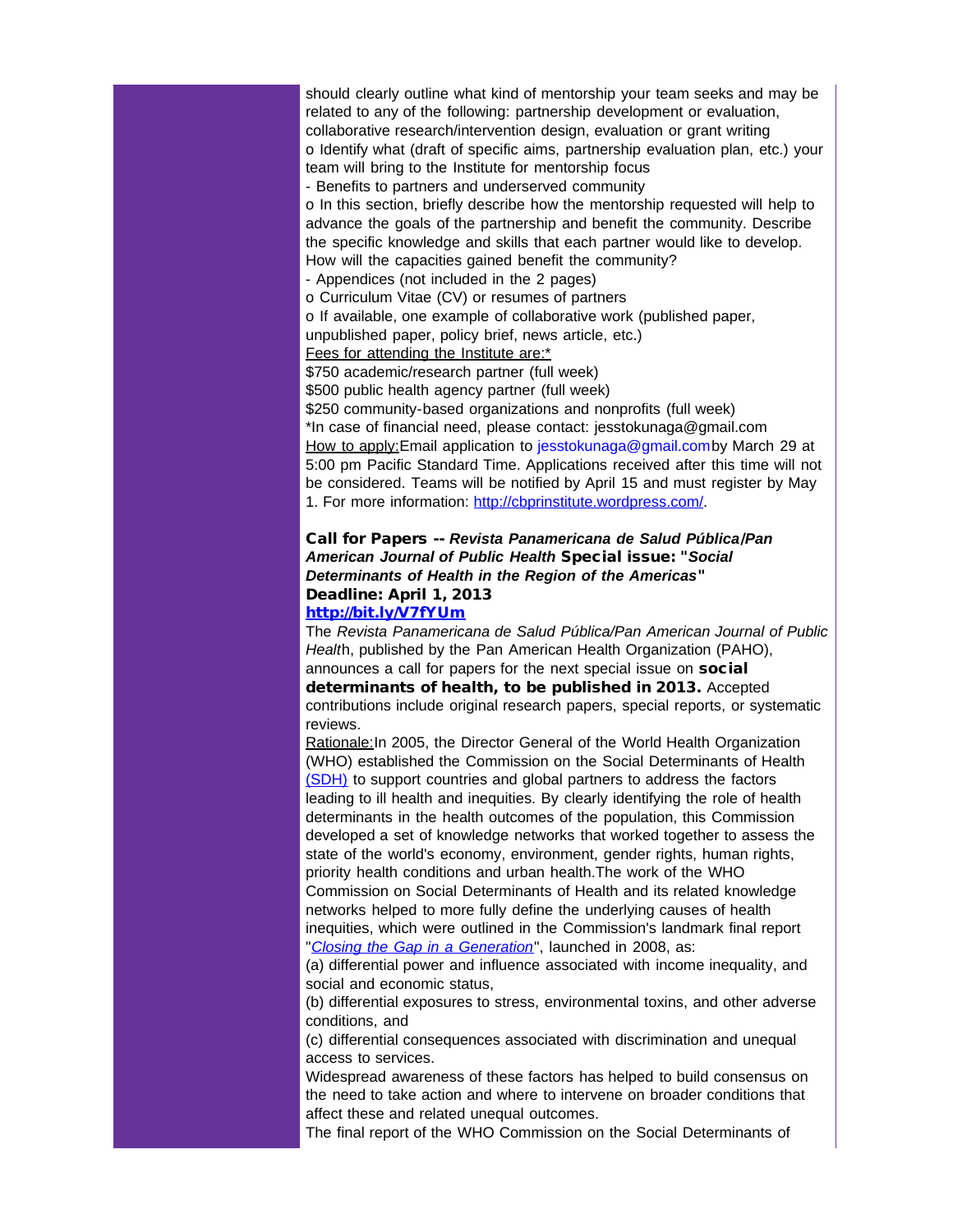Health SDH also emphasized the importance of building a global movement to act on social determinants to reduce health gaps between and within countries. In the Region of the Americas a strong regional movement on SDH has since emerged spearheading a number of national, regional and national initiatives including the establishment of National Commissions on SDH, integration of SDH in national and regional plans and the establishment of Regional Networks addressing such as the Pan American Alliance for Nutrition & Development. Building on Report's recommendations, in 2009, the World Health Assembly Resolution  $62.14$ , called upon Member States, the WHO Secretariat and the international community to address health inequities by implementing the social determinants approach to public health programs and requested the WHO Secretariat to provide support to Member States in implementing the "Health in All Policies" (HiAP) approach. To support countries in their response to this resolution, WHO convened the First World Health Conference on the Social Determinants of Health ([WCSDH](http://r20.rs6.net/tn.jsp?e=001ZfYkCAKYxvQe-7Ghr1VaWHzj51nHBO9WfzLHmTvlwje3XJbbqixtSegDhOC4ZuSEWAsoFlvLFkA0NMhkwABTgjRTR4gHf_s2HycTFzRZrd0=)) that took place in Rio de Janeiro, Brazil, October 19 to 21, 2011. In preparation for the World Conference, PAHO/WHO carried out a number of regional consultations to highlight and build upon the social determinants of health expertise in the Region. These events brought together Member States and key stakeholders to share experiences on policies and strategies aimed at reducing health inequities. It provided a global and regional platform for dialogue on how the recommendations of the WHO Commission on Social Determinants of Health could be taken forward. Further to the Conference and the adoption of the *Rio Political Declaration on the Social Determinants of Health*, the *Special Issue* will provide a platform for countries in the Region to take stock of what has been done in the area of social determinants of health since the adoption of the Rio Political Declaration and similarly strengthen the preparations for the 8th Global Conference on Health Promotion*,* to be held in Helsinki in 2013 where the central theme is "Health in All Policies."

Main theme:The main theme of the special issue will be "*Social Determinants of Health in the Region of the Americas*", addressing some of the key priorities that were identified by Member States during the Regional Consultation on the Social Determinants of Health that took place in Costa Rica in August, 2011:

1. Social inequities in health conditions within the Region of the Americas;addressing the following sub-themes:

> 1.1 Distribution of morbidity and mortality in different social groups;

> 1.2 The effects of social determinants on health throughout the life cycle including the inter-generational impact;

1. Governance to tackle the root causes of health inequities: implementing action on social determinants of **health**; addressing the following sub-themes:

2.1 Assessment of the effects of social policies on health inequities and their determinants;

2.2 Development and analysis of existing evaluation methodologies addressing the impact of interventions on SDH;

2.3 Analysis and evaluation of inter-sectorial actions and interventions with the engagement of key partners;

1. The role of the health sector, including public health programs, in reducing health inequities;addressing the following sub-themes: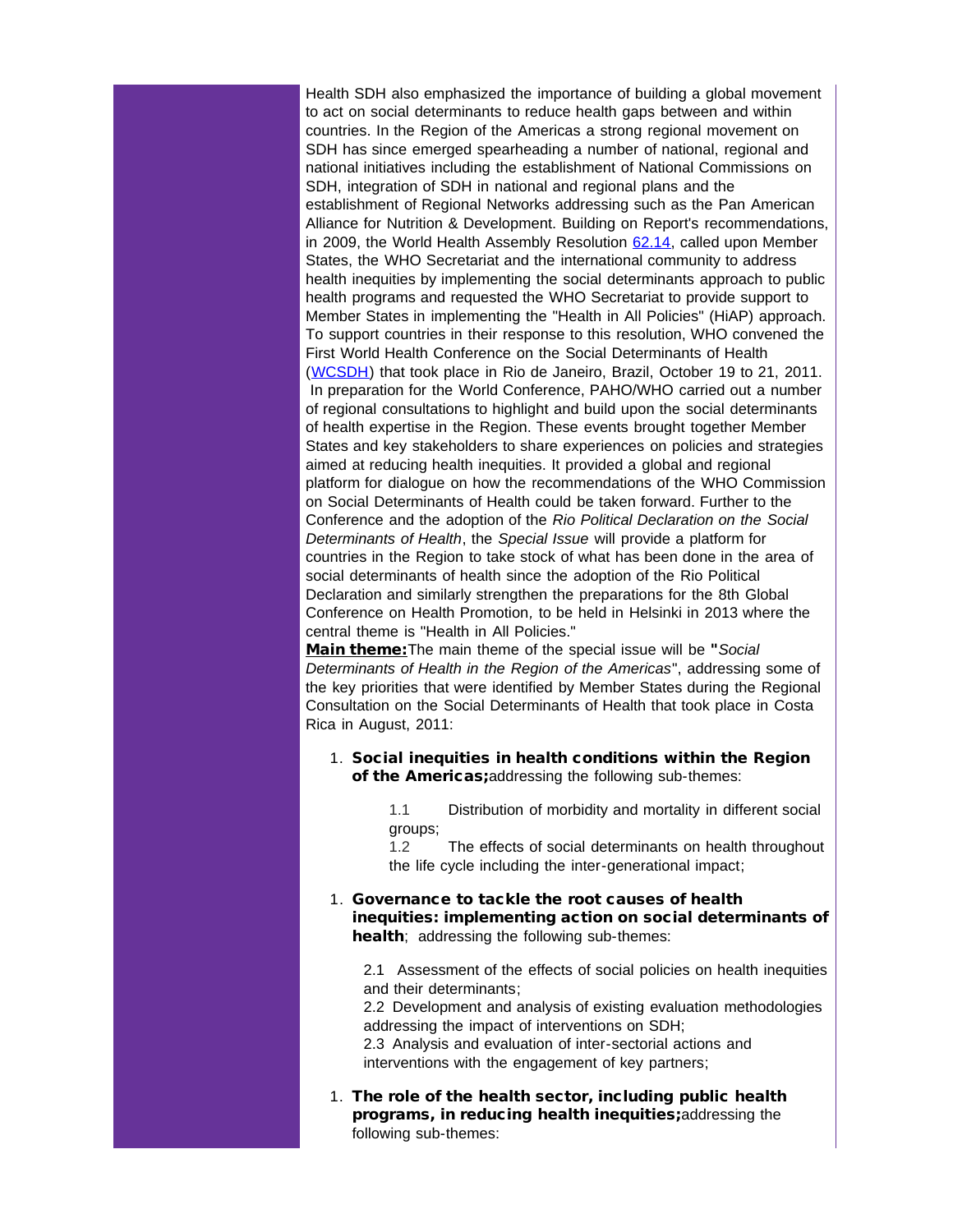3.1 Evaluation of public health programs and health systems and services aiming at reducing health inequities;

3.2 Equitable access to and appropriate use of new health technologies;

1. Promoting participation: community leadership for action on social determinants;addressingthe following sub-themes:

4.1 Evaluation of experiences promoting social participation in the definition and implementation of social interventions to reduce health inequities;

4.2 Evaluating existing applied research on the impact of social participation.

1. Monitoring progress: measurement and analysis to inform policies; addressing the following sub-themes:

5.1 Development of indicators to measure health inequities; 5.2 Development or evaluation of strategies for monitoring the effects of SDH in morbidity, mortality and utilization of health services

#### Guest Editors:

- Prof. Michael Marmot, Director of the International Institute for Society and Health and former Chair of the Commission on the Social Determinants of Health;
- Dr. Alberto Pellegrini, public health researcher from the National School of Public Health (ENSP/FIOCRUZ) and Coordinator of the Center for Studies, Policies and Information on Social Determinants of Health (CEPI-DSS) in Brazil;
- Dr. Jeanette Vega,Director of the Rockefeller Foundation;
- Dr. Orielle Solar,former member of the technical secretariat of the Commission on Social Determinants of Health at WHO and
- Dr. Kira Fortune, Advisor on Determinants of Health at the Pan American Health Organization.

Language of Submissions: Papers will be accepted in Spanish, English or Portuguese, and the manuscript selection process will follow the journal peer review procedures. Authors are encouraged to send manuscripts in their native language.

Publishing Standards: In submitting papers, authors should follow the Instructions to Authors of the *Revista Panamericana de Salud Pública/Pan American Journal of Public Health*, available at: [http://bit.ly/WLo9Xu.](http://r20.rs6.net/tn.jsp?e=001ZfYkCAKYxvTdg73jZk352eQ9HTAayLKdtifHW4Uy3Zcy2xGiEn-PgRaTPYlHoyYqr_XXU5QlcJNhqqnolJF9R-GF5XdL4LyXWeMz-N8IkQs=) They should be submitted for publication at: [http://bit.ly/W0gasi.](http://r20.rs6.net/tn.jsp?e=001ZfYkCAKYxvQpsyV1Qj7Gl0LzQ9pxlogGlPp89H71NFF8ENYPwaeoydT8mKY2MgFpUFvva25132SjzIvH7oyoX8QWvfO2nyjaD4FlgJmMWms=) The cover letter should indicate that the manuscript is being submitted for the special issue on the Social Journal Website: [http://bit.ly/1455ifz](http://r20.rs6.net/tn.jsp?e=001ZfYkCAKYxvRVLmelk8b3PkPBy3Euz3O35LtkCeGD9FZrcQX9AK9qJDdI9Yz_JeJUSNRJLKJiz1LVva9tETi_5UBZSIw3Toz7kxZbpG0XzdE=), Deadline: 1 April, 2013. *Contact information: Kira Fortune Email: [fortunek@paho.org](mailto:fortunek@paho.org).*

## Call for Papers - *Journal of Public Mental Health* Special Issue on Mental Health and Human Rights Deadline: June 1, 2013

The *Journal of Public Mental Health* announces a call for papers for a special issue on mental health and human rights, to be published in 2013. Accepted contributions include original research papers, systematic reviews, policy analyses and case studies. In 2012 the World Health Organization (WHO) Department of Mental Health and Substance Abuse launched the QualityRights (QR) Project, which aims to improve the quality and human rights conditions in mental health and social care facilities and empower civil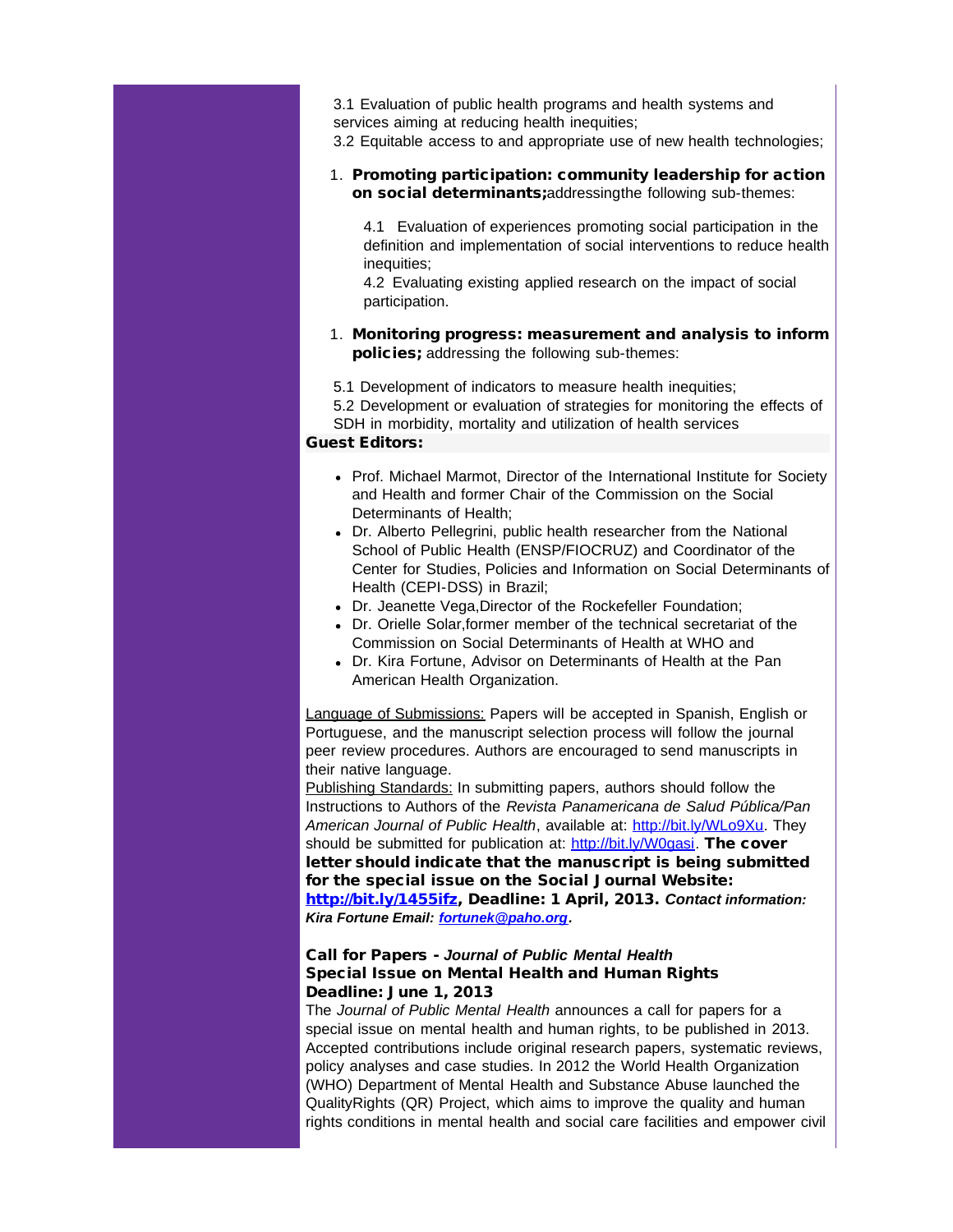society organizations to advocate for the rights of people with mental and psychosocial disabilities. This call for papers aims to inform the core objectives of QualityRights to:

- Improve the quality of services and human rights conditions in inpatient and outpatient mental health facilities;
- Build capacity among service users, families and health workers to understand and promote human rights and recovery from mental disabilities;
- Develop a civil society movement of people with mental disabilities to provide mutual support, conduct advocacy and influence policymaking processes in line with international human rights standards;
- Reform national policies and legislation in line with best practice and international human rights standards;
- Address stigma and discrimination.

<span id="page-7-0"></span>JPMH are keen to attract papers from academics, practitioners and activists in resource-scarce countries. Papers for this special edition should be marked with 'QualityRights' in the title. The manuscript selection process will follow the journal peer review procedures. Submit articles to [http://emeraldinsight.com/products/journals/journals.htm?id=jpmh](http://r20.rs6.net/tn.jsp?e=001ZfYkCAKYxvTMgOTAeDS57d1hK3kVKlWaEEE0Gz3JnDCWSP12WJR5tQZVF_5_icFT6WgAwZZkgWkAcuclbJm-j0aMbOh0i-ztBd0_i1zM-UVwRHgVR61-huSfpEC_YJJkLLHVts19jPD4K8oBRicZ75lmG-YmBPEv_7MwPL7ljws=) before 1 June 2013. Informal enquiries to: [Leeknifton@gmail.com](mailto:Leeknifton@gmail.com).

[back to top](#page-0-3)

# CAREER DEVELOPMENT

#### American Public Health Association (APHA) 2014 APHA Public Health Fellowship in Government Deadline: April 8, 2013

A call for applications has been issued for the **[2014 APHA Public](http://r20.rs6.net/tn.jsp?e=001ZfYkCAKYxvSrI1gZ5izZoQBnYJ06KMc5_yCMlYeoLXpzqYWxTGiqa5bZkMKSiAZbNbdSrDYKjh4LwSlzzzASn3GBq0W8H-h-GNt-q3_PJQ0LvlaGaVb2vLzowE4jbHZx2yVnTFFyN8GKYyWtdOj1fU_SPlsGj_Em) [Health Fellowship in Government](http://r20.rs6.net/tn.jsp?e=001ZfYkCAKYxvSrI1gZ5izZoQBnYJ06KMc5_yCMlYeoLXpzqYWxTGiqa5bZkMKSiAZbNbdSrDYKjh4LwSlzzzASn3GBq0W8H-h-GNt-q3_PJQ0LvlaGaVb2vLzowE4jbHZx2yVnTFFyN8GKYyWtdOj1fU_SPlsGj_Em)**. This is the seventh year that APHA is offering this fellowship, which has been described as an "amazing" and "phenomenal" experience by previous fellows. Candidates must have strong public health credentials and be interested in spending one year in Washington, D.C. working in a congressional office on legislative and policy issues related to health, the environment or other public health concerns. The fellowship will begin in January 2014 and continue through December 2014. The fellowship provides a unique learning experience for a public health professional to gain practical knowledge in government and see how the legislative and public policy process works.

[Apply now online](http://r20.rs6.net/tn.jsp?e=001ZfYkCAKYxvQ7ssnxdey27ZMHFD4dYFj3MWF9jbce-r0gu9VDSmAU8lyE2GSmR4Fi-6aEMhHbAqJJNdlJqVa8G8fJTzjvamO4gZhGyBjMae6OP7W_v4Yf9XHHz3AlG4lrRtYxw_3hg2_rDgHBWaDW9c3zQuT0AAcG): Electronic application, including a CV and three letters of recommendation, are due to APHA by April 8, 2013.

All candidates:

- 1. must be citizens of the United States or permanent residents
- 2. must be **APHA** members
- 3. must have five years or more experience in a public health setting; Internships, graduate assistantships and residencies do not count toward the five year requirement
- 4. must have a Masters degree or doctorate in a public health or related discipline

Please For more information, please feel free to contact Charlene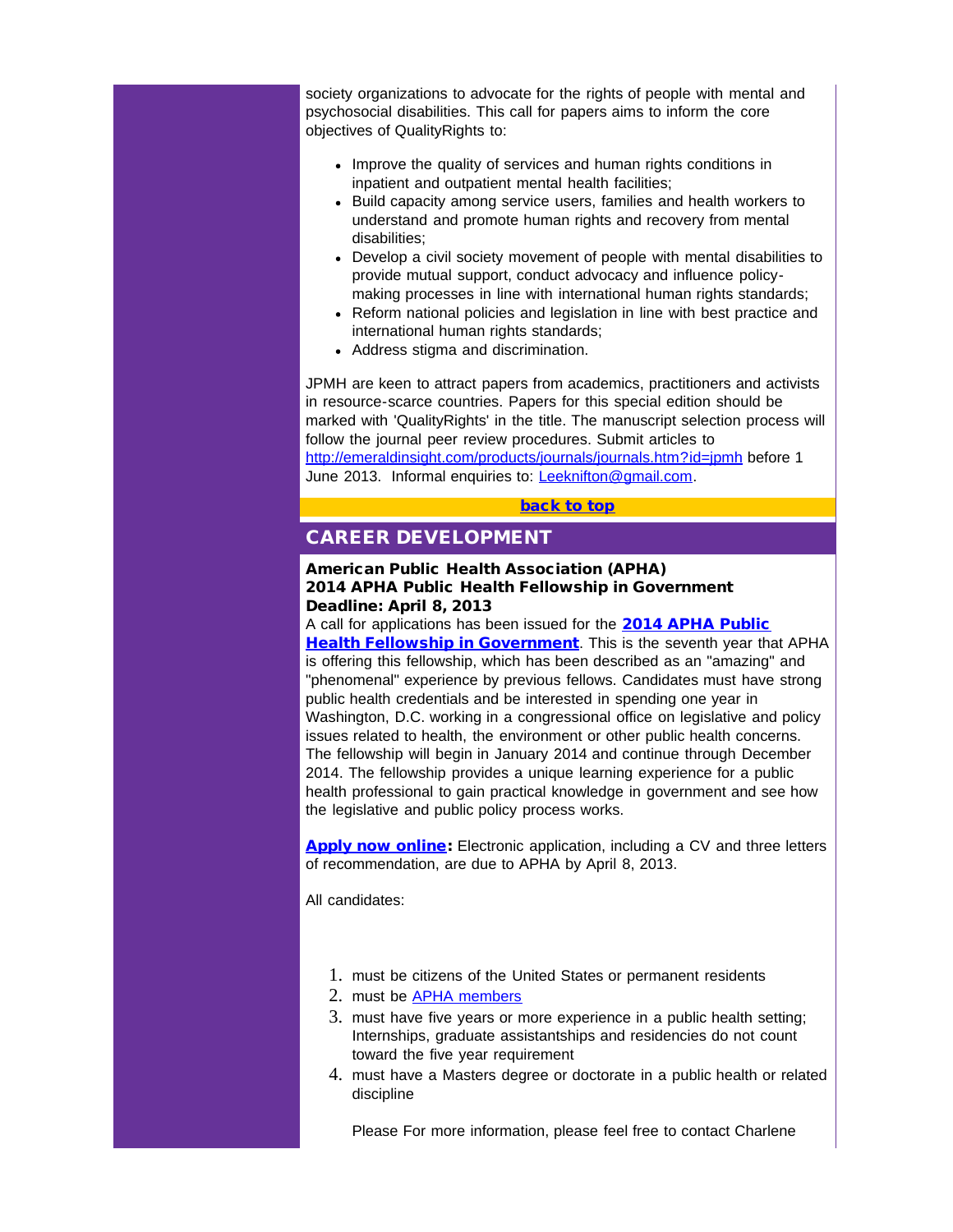#### Centers for Disease Control and Prevention, DNPAO Obesity Prevention and Control Branch Behavior Scientist

#### Deadline: March 11, 2013

The announcement for the DNPAO Obesity Prevention and Control Branch's (OPCB) Behavioral Scientist position has been posted on USA jobs and closes on 03/11/13.

Behavior Scientist, GS-0101-13 Internal announcement: [https://www.usajobs.gov/GetJob/ViewDetails/338605100](http://r20.rs6.net/tn.jsp?e=001ZfYkCAKYxvSKabeJnoQFUwA1HRWEj80JHljpjlNtKY3S2scXgTCTEgYpkEpYChE30GdcbSesH9GOzmb_owQUaD1uwDoJOZYGEVfE-0_CrOLi_UZjWmp3JzbGBiSNvf2CgHkmunnRZZFowxDmzWfx7A==) Behavior Scientist, GS-0101-13 External announcement: [https://www.usajobs.gov/GetJob/ViewDetails/338609700](http://r20.rs6.net/tn.jsp?e=001ZfYkCAKYxvTVs3qH6NCwssTUlOugS3UK_MB9FG3hJ1qaIWR_EeaFXrVTLUkCtKHm6sKcdJ0cHiAD0hKD35ihqzCs89QP2p7aAEYHZOqcOIsVK_YA0gOFMVfLHqMgu4EIScMw28qEu81yLThDaZpS7Q==)

## Centers for Disease Control and Prevention Several Openings

(1) **[Systematic Economic Review Fellowship](http://r20.rs6.net/tn.jsp?e=001ZfYkCAKYxvSzL3CrCX_rNsVwqDOFas_uo2K9H8ibbKiEKWKDyGBijUbKM40PTJjjywJhgflhbY2pLzGPzJHJJdgF8oP5i88SocOTAC8d4m8-r2VjRGnCMhZEh4Ynq55un4JDQ9F-dKVhdElj86fQkNs1Z200POHjnDYcBQftnEQSaIyICz9ZJw==)** -- Graduate

Students, Recent Graduates, Postdoctoral, Post-Master's (2) [Public Health Analyst,](http://r20.rs6.net/tn.jsp?e=001ZfYkCAKYxvTGLGFCXiy6ePgIwZcKf7Q0pjzGEOwJkTySuXxvR-SSSU5VrXBmRf8-DDTuvCcFANc80mCZoxZz6-VXzLVp9UpiqA-vjN-fNMNjCO0SKhmcUEcHNWr5nISv3LhC60DNWzMLEMgk7OY_9Q==) Atlanta, GA

#### Deadline: March 11, 2013

Who May Apply: Federal employees with career or career-conditional appointments in the competitive service; former Federal employees with reinstatement eligibility based on previous career or career-conditional appointments; displaced Federal employees requesting special priority selection consideration. Status Candidates (Merit Promotion and VEOA Eligibles.

Salary: \$101,035.00 - \$131,343.00 / Per Year Series & Grade: GS-0685-14/14 Position Info: Full-time - Permanent Control Number: 338750200 JOA Number: HHS-CDC-M3-13-850187

#### (3) [Health Scientist,](http://r20.rs6.net/tn.jsp?e=001ZfYkCAKYxvQ2t7aghhxIzJLwztL8rUbMJaUlogsdFMnxhE3vTGGGaB-Sn-BQfZYOG2pUG9lcVM_FJBtAzyPlo1IaY2Xn9squTekWSKsJpOCQMLnk2pCC232YAASENoxO02WWXtEk1QwzyC0X5nY59g==) Atlanta, GA Deadline: March 11, 2013

This position is located in the Department of Health and Human Services (HHS), Centers for Disease Control and Prevention (CDC), National Center for Immunization and Respiratory Diseases (NCIRD), Influenza Division, Atlanta, GA Who May Apply: Open to all United States Citizens.

Who May Apply: U.S. Citizens Salary: \$101,035.00 - \$131,343.00 / Per Year Series & Grade: GS-0601-14/14 Position Info: Full Time - Permanent Control Number: 338729700 JOA Number: HHS-CDC-D3-13-840402

# East Carolina University, Brody School of Medicine, Department of Public Health

## Faculty Position in Health Behavior

About the University and Department: The Department of Public Health of the Brody School of Medicine, East Carolina University (ECU) invites applicants for a faculty position in Health Behavior. Fixed term or tenure track position available. ECU is a constituent of the University of North Carolina and classified as a Doctoral/Research-Intensive University. Located in Greenville, North Carolina, ECU is the third largest of the 16-campus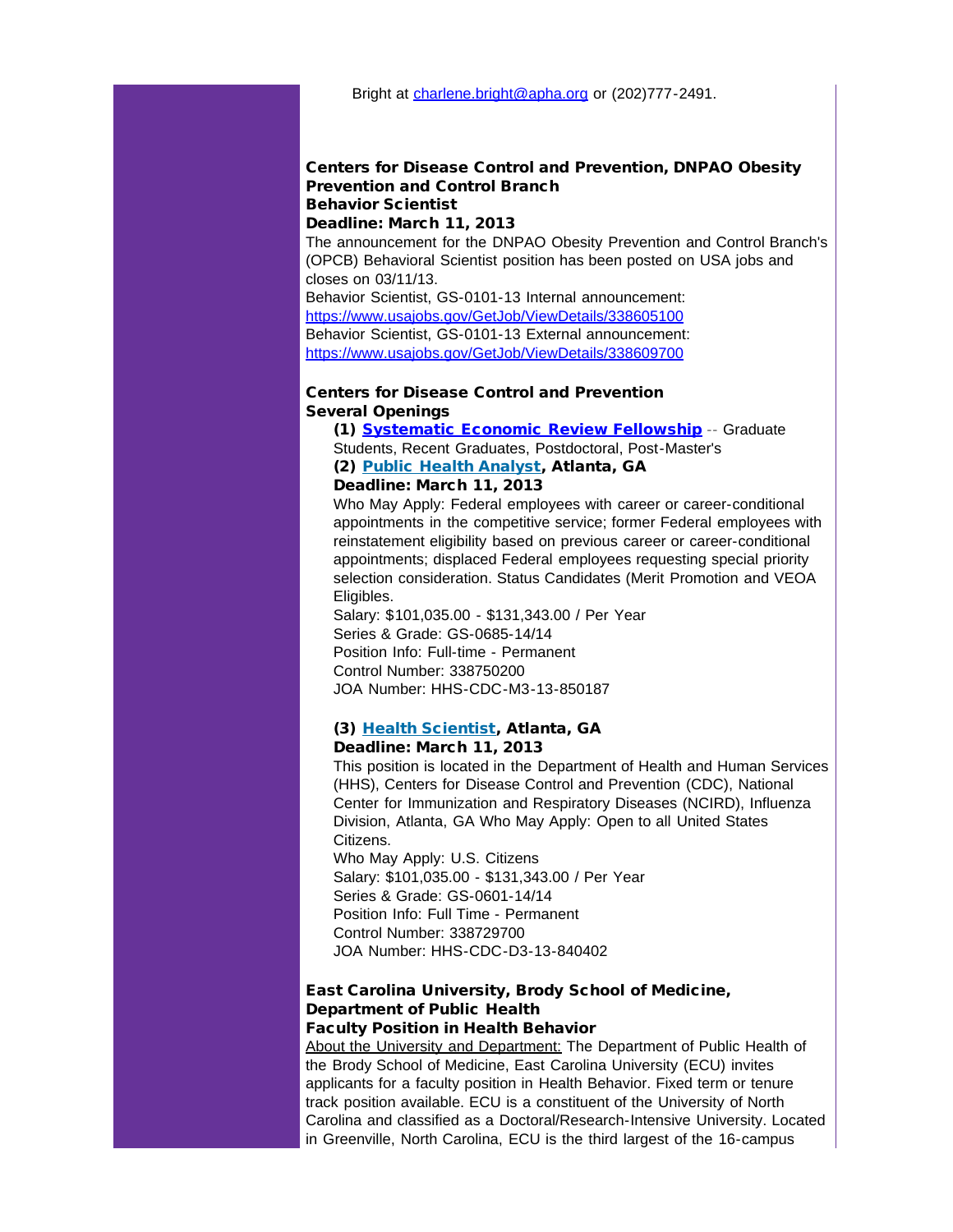University of North Carolina System. The Department of Public Health offers an accredited Masters of Public Health (MPH) degree program, which has grown to over 100 students. The Department has a robust research portfolio and provides opportunities for interdisciplinary collaboration with clinical faculty in the Schools of Medicine and Dental Medicine and Colleges of Nursing and Allied Health Sciences, the College of Health and Human Performance and many other Schools and programs across the campus. The University has strong community-based collaborations with clinics, health departments, and non-profit organizations in eastern North Carolina with the mission to reduce health disparities in the under-served. In addition to the MPH degree, the department offers a Certificate in Ethnic Health and Rural Disparities and collaborates with the Center for Health Disparities Research. The Department is planning to offer a PhD in Epidemiology and DrPH degrees Public Health Administration and Biostatistics. The Department includes a Center for Health Systems Research and Development.

Job Summary: ECU seeks to attract an active, culturally and academically diverse faculty of the highest caliber, skilled in scholarship of teaching, discovery, application and integration of knowledge.

*Duties:* The successful candidate will teach in the MPH program, mentor students, conduct investigator-initiated research, assist in further development of curricula, and provide university, professional, and community service. Salary and rank is commensurate with experience and training. Start-up funds are available. Essential job responsibilities:

- Assimilate information, reason, and communicate effectively with students and colleagues;

- Perform research or other creative activity that contributes to the academic field of public health;

- Meet classes regularly and perform all tasks necessary for carrying out normal instructional activities;

- Meet with students and advise on their academic programs and individual studies;

- Participate in University and community activities, especially as they relate to rendering academic and community service;

- Plan, organize, and conduct meetings.

For further information please contact:

Nancy Winterbauer, PhD, Assistant Professor

Search Committee Chair

Department of Public Health

Brody School of Medicine

[winterbauern@ecu.edu](mailto:winterbauern@ecu.edu)

Minimum Qualifications: Demonstration of excellence in and commitment to teaching health behavior to masters, doctoral, medical students, residents, and/or fellows. Candidate must have a doctorate (PhD or DrPH) from an appropriately accredited institution in public health or a field related to understanding and modifying health behavior.

For more information and to apply:

[https://ecu.peopleadmin.com/applicants/jsp/shared/position/JobDetails\\_css.jsp](http://r20.rs6.net/tn.jsp?e=001ZfYkCAKYxvTlfLD6eBSAkZhVsfrwA-Pcg9g49xK1lwFYlYX4Z0tbogifBJcxHYDagcEv1PFyYkIaSddrTRQLIrT-MLDwEInM6uQ7ZcVnJfD29calMEH3hCRtXogiWULnLOL57_VqW8vVrWZ59mTlaEoy9UT2Zer2ogs9WThF1IwyEUcTivczadqn7cpWc-0R)

## Emory University's Rollins School of Public Health Post-Doctoral Fellow

We are seeking a post-doctoral fellow to work closely with the Principal Investigator, Dr. Hannah Cooper, on two NIDA-funded multilevel studies of place characteristics and health. The first is a longitudinal multilevel study of public housing relocations and relocaters' health. Of specific interest in this study is how pre-/post-relocation changes in relocaters' neighborhood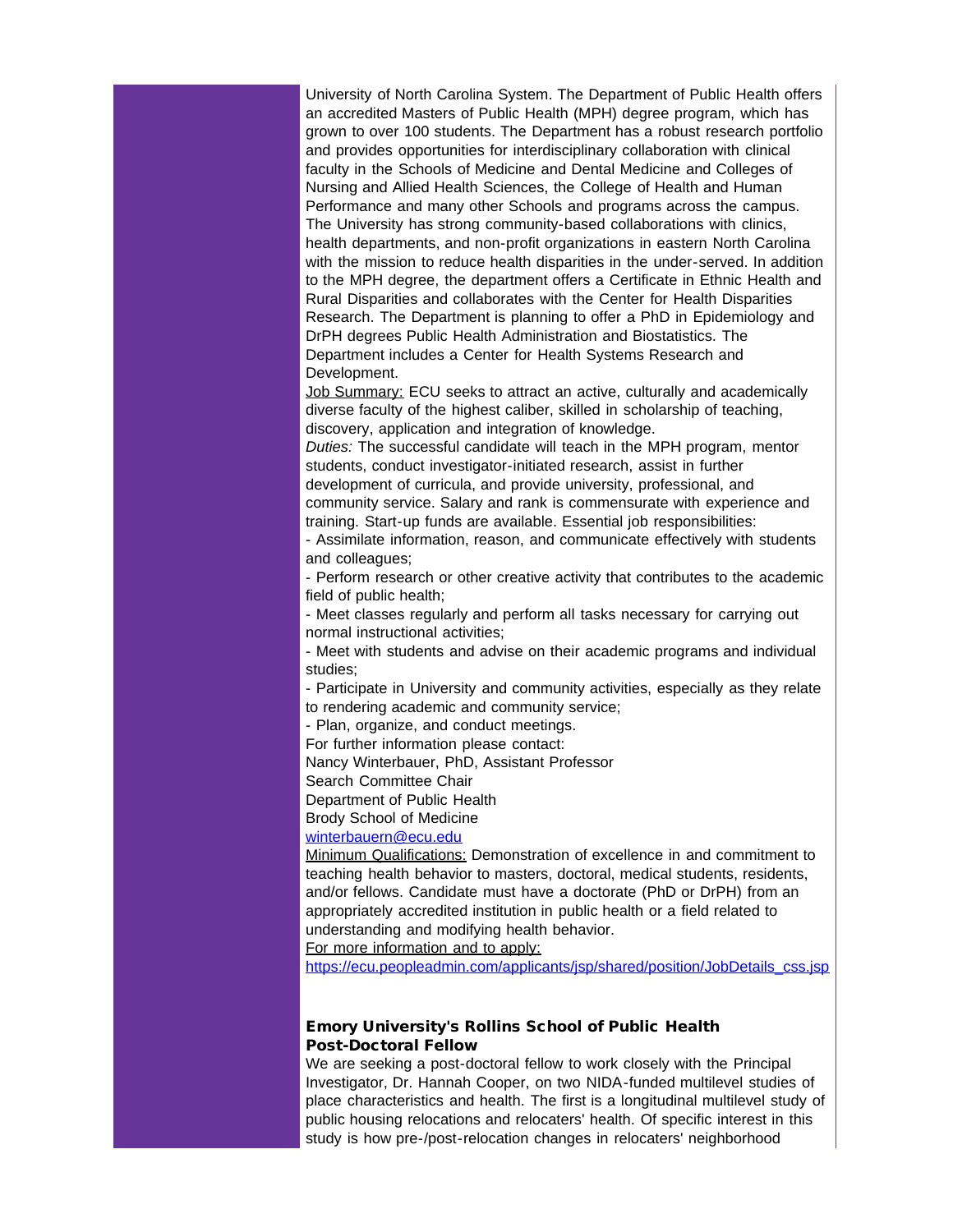conditions and network characteristics relate to changes in their substance misuse and biobehavioral vulnerability to HIV and other STIs. The second is a newly-funded study of whether and how place characteristics are related to racial/ethnic disparities in injection drug users' vulnerability to HIV and to disparities in injectors' healthcare utilization. The post-doctoral fellow will work closely with Dr. Cooper to produce manuscripts for both projects, including conceptualizing research questions; working with the data analyst to acquire and process geospatial data; developing analysis plans to test hypotheses and perhaps analyzing data; and writing manuscripts. The postdoctoral fellow will be the first author on several papers and a co-author on others. This fellowship is a two-year, full-time position. The fellowship will be housed within the Department of Behavioral Sciences and Health Education at Emory University's Rollins School of Public Health. Several training resources are available to post-doctoral fellows through the school and university. Emory's Social and Behavioral Research Center [http://www.sbsrc.emory.edu/programs.html](http://r20.rs6.net/tn.jsp?e=001ZfYkCAKYxvTv7ejA9wUv24_TsJTERzErHBXfgP0Nk0-py4Kki7xikDho-2yMDKkBvxd5WEPsyiv56u15lj6FgrUQgur9YY0pb2kfEtAXupgPFuVMYqqQEfwFUHORO-pI)) and Institute for Quantitative Theory and Methods ([http://www.quantitative.emory.edu/](http://r20.rs6.net/tn.jsp?e=001ZfYkCAKYxvQMxPdDFBmCmxGX8ro3pijdpy9tyHpWk718b-vMhhtOUn4F0kSkhmqPHBW1xiOah4_N6mLlozJwLmQU99rNrAPW5VmlcLs75Z_4A93QyiTFt1d_Nd2ef5J9)) offer workshops in a variety of topics, including meta-analysis, data visualization, and the collection and analysis of longitudinal data. The university is home to an NIH-funded Center for AIDS Research ([http://www.cfar.emory.edu/\)](http://r20.rs6.net/tn.jsp?e=001ZfYkCAKYxvS99RP3F2v0bvwxAxbWTDLjVpGFfNEjgetA1cwqQkjfA7BtSomSb6nBCYXUl3wqV0JNPJ35TVUklf9s-LPpZpLGoJEkydng5OSdKRtJNKYelg==), which offers CFAR03 grants to new investigators and hosts several ongoing colloquia on emerging topics in HIV/AIDS. Trainings in how to write competitive K01 applications are available to fellows through the university. The successful candidate will have doctoral training in social epidemiology or sociology and will have particular strengths in conceptualizing and studying the relationships of place characteristics to health. Candidates must have recently earned a doctorate, or, if they are still in candidacy, must have scheduled their defense date. To apply for this position please submit a cover letter and CV to Dr. Cooper at **[hcoope3@emory.edu](mailto:hcoope3@emory.edu)**. The subject heading on the email message should read "Post-doctoral application." Applications will be reviewed beginning in March 15, with a start date of early summer. Salary and benefits will be commensurate with NIH standards.

## Harvard School of Public Health and Dana-Farber Cancer Institute

## Assistant/Associate Professor of Health Disparities Department of Social and Behavioral Sciences and Center for Community-Based Research

The Harvard School of Public Health (HSPH) and the Dana-Farber Cancer Institute (DFCI) seek candidates for a position as assistant or associate professor. This is a tenure-ladder position with the academic rank to be determined in accordance with the successful candidate's experience and productivity. The successful candidate will have a joint appointment in the Department of Social and Behavioral Sciences at HSPH and in the Center for Community-Based Research in the Division of Population Sciences at DFCI. A core theme for research conducted in the Center for Community-Based Research is understanding the role of the social environment in cancer prevention, control, and treatment. The successful candidate will teach and advise students in the doctoral and master's programs in the Department of Social and Behavioral Sciences, and will mentor postdoctoral fellows. S/he will be a member of DFCI's Division of Population Sciences, which includes three major research programs (cancer outcomes, genetics/high-risk populations, and community-based prevention research), and will ideally have interests that bridge at least two of these programs. The candidate will also be a member of the Dana-Farber/Harvard Cancer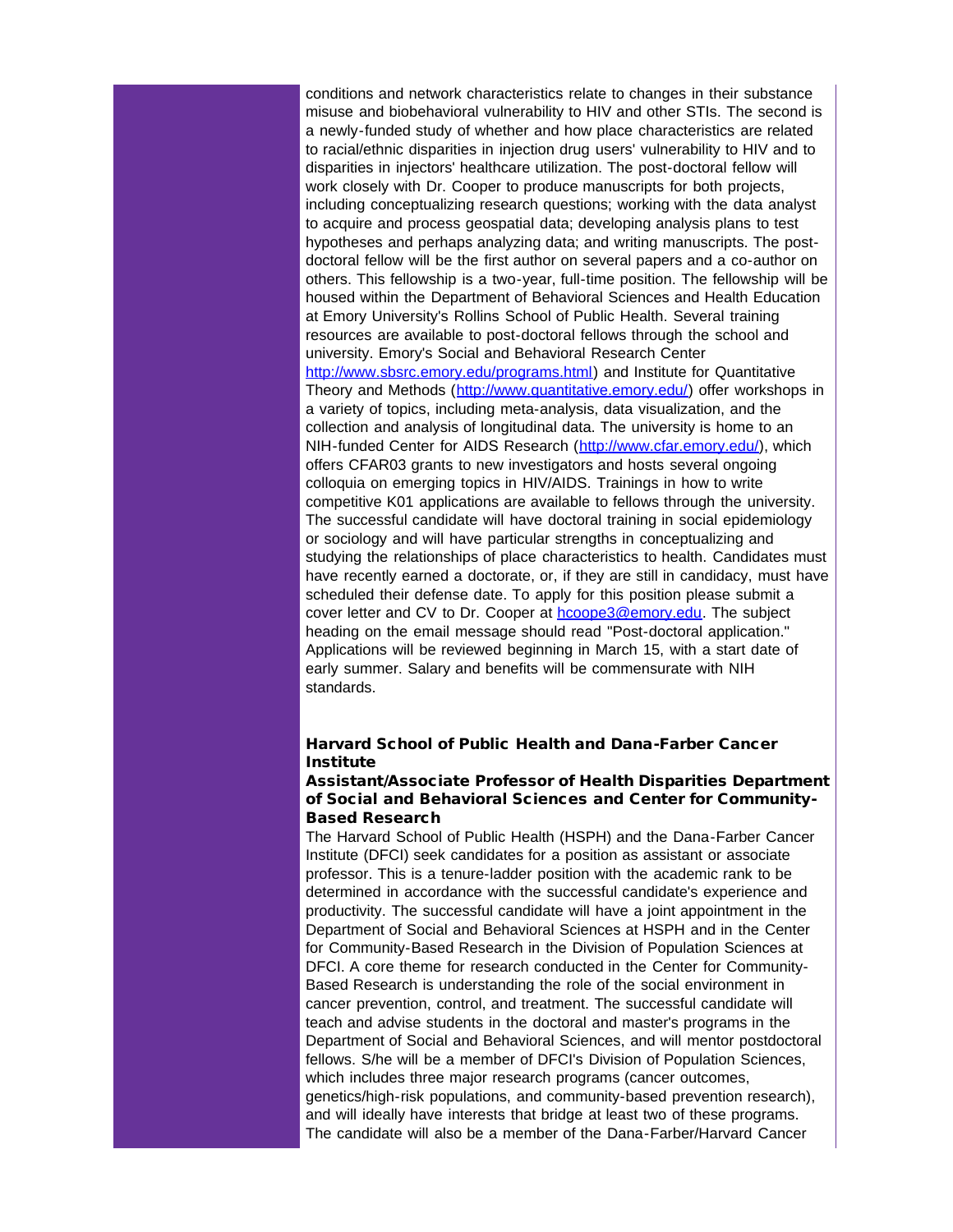Center. Numerous additional opportunities exist for interdisciplinary and collaborative work between HSPH, DFCI, and Harvard's other teaching hospitals. This position includes a highly competitive compensation and startup package.

Requirements: Candidates should have a background in one or more of the following: community-based approaches to cancer prevention and control; the health effects of housing; measurement and impact of neighborhood level factors on health/health behaviors; the role of social and financial factors in cancer outcomes and end-of-life care. Experience conducting research with socioeconomically disadvantaged and racial/ethnic minority populations is also desirable, as are strong research methods skills (quantitative and/or qualitative; multi-level expertise). Potential/demonstrated success in grant-funded research will be a strong consideration. Candidates must have a doctoral degree in any of the following fields: psychology, sociology, public health, a related field within the social and behavioral sciences, or a professional doctoral degree in medicine or nursing. Please apply to: [https://academicpositions.harvard.edu/postings/4497](http://r20.rs6.net/tn.jsp?e=001ZfYkCAKYxvSr-z634ZDvPDknYPsx8-WoECBAIZluxlIFXFxAIiZ3kfHROWrIAFxRePg15zaeFaCkrFh1RgPTdt3tCOpPo8eR_bdfwcXpWkAntNzFwZKIECfVtawxiSOFGaUxX0blpFwdULwZuLe1Hw==) For questions, please contact: Chair, Search Committee for SBS/DFCI c/o Linnea Benson-Whelan, Search Administrator, Dana-Farber Cancer Institute 450 Brookline Avenue, LW720 Boston, MA 02215. Email: *linnea benson*[whelan@dfci.harvard.edu](mailto:linnea_benson-whelan@dfci.harvard.edu)

### Institute for Social and Economic Research Research Positions (Three openings)

The Institute for Social and Economic Research, the leading centre for survey methods research and training in the UK, is now recruiting for three newly-created researcher posts, all of which are for methodological research and development of different types. Application deadline is 19 March. Informal enquiries to *[plynn@essex.ac.uk](mailto:plynn@essex.ac.uk)* are welcome. Post 1

- Mixed modes. To work primarily on development and implementation of mixed-mode data collection strategies for Understanding Society: the UK Household Longitudinal Study: http://bit.ly/Vm06mM.

Post 2 - Survey experiments. To work primarily on maximising the value of ISER's unique Innovation Panel (IP), a longitudinal survey of 1,500 households purely for methodological development and testing. The role involves a) analysing existing IP data to extract and disseminate research knowledge, and b) developing the future design, management and promotion of the IP for research: [http:/bit.ly/12pirRQ.](http://r20.rs6.net/tn.jsp?e=001ZfYkCAKYxvTQbJESeA7P1O3jQMes6ik6pgSP0qq1kucPj6h6lGM9RvQJp-W1Jyk2_eDUEEswxzTnMeX6wNqFIG_8F8aoAynH7xsQGAt-4G8=)

Post 3 - Value-added data. To work primarily on the development of valueadded data for Understanding Society: the UK Household Longitudinal Study, including income imputation, derived net income measures and other elements such as life history data: [http:/bit.ly/XJZrJV](http://r20.rs6.net/tn.jsp?e=001ZfYkCAKYxvQ7lxjjjWhNUJ9O4h1rWTiz838KRdLY_R8e_36VD3zPCm--cg_-Of_1utbB2q7F6PT3YdQinz43eP34e5VYza2ugpC73WvY_Fk=).

## McMaster University and Wesley Urban Ministries, Hamilton, Ontario, Canada

## Post-Doctoral Fellowship

McMaster University and Wesley Urban Ministries, both of Hamilton, Ontario, are pleased

to announce a postdoctoral research opportunity for an outstanding scholar with knowledge and interest in housing and homelessness among people with mental illness and/or addictions. The research is supported by funding from Human Resources and Social Development Canada with a start date of February, 2013, or as soon as possible, ending March 31, 2014. Please see the full posting on Charity Village. [https://charityvillage.com/jobs/search-](http://r20.rs6.net/tn.jsp?e=001ZfYkCAKYxvTCIt_-hENT-RKqH0q1OJLMXIUx32kA6GRaCT2_WoJ2j5Nl2TKxGBKU1SPtZzcBLXSZFlTw-fbm80AhAG4dnTB5MVK005BajUndqyknfvYq712Ksjy_TzP00zFfyM-elpcoN4Xqv9wTWJa733zeRHRgVCGgTcht6Hq2XooeCEBUIQ==)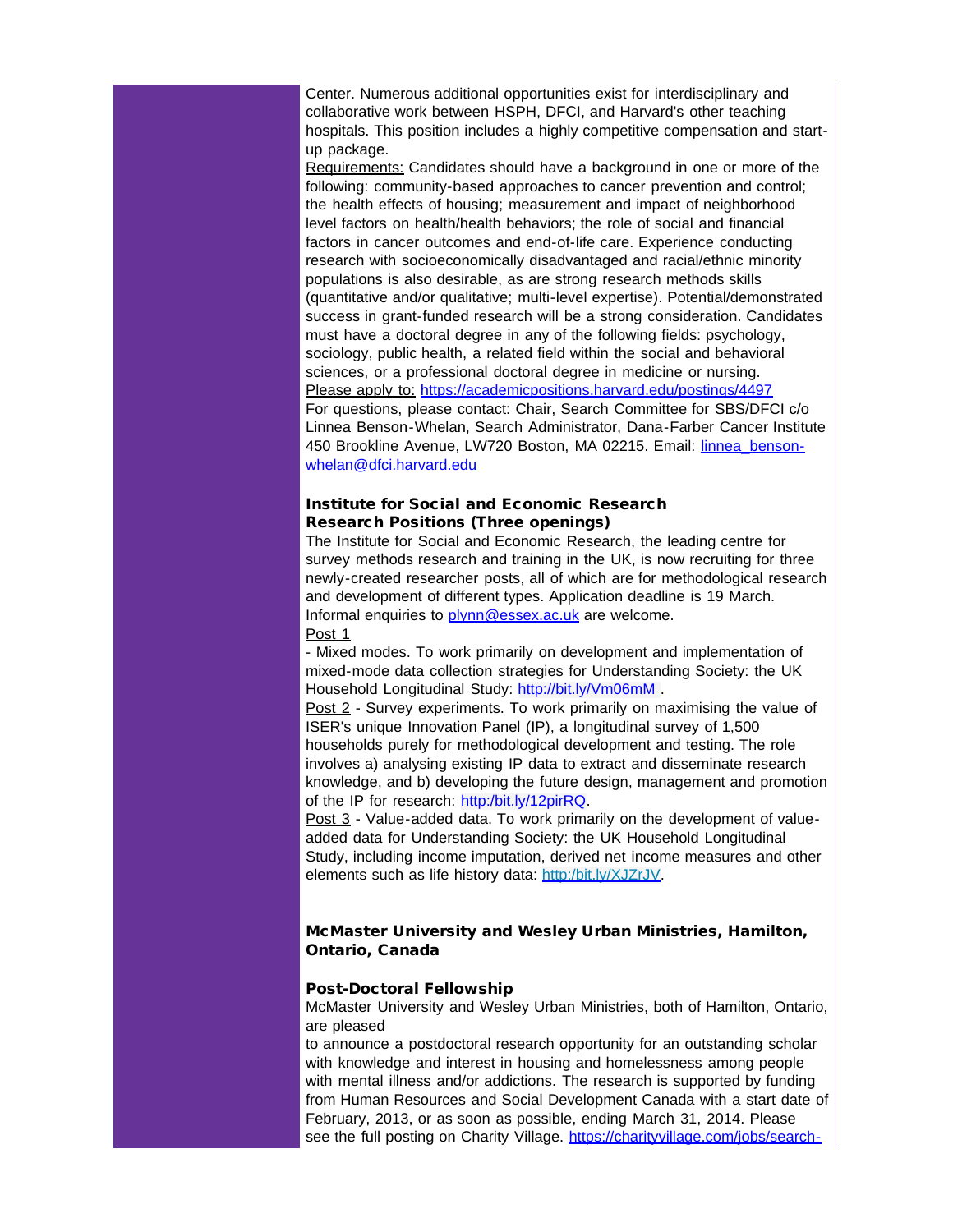#### [results/job-detail.aspx?id=269242](http://r20.rs6.net/tn.jsp?e=001ZfYkCAKYxvTCIt_-hENT-RKqH0q1OJLMXIUx32kA6GRaCT2_WoJ2j5Nl2TKxGBKU1SPtZzcBLXSZFlTw-fbm80AhAG4dnTB5MVK005BajUndqyknfvYq712Ksjy_TzP00zFfyM-elpcoN4Xqv9wTWJa733zeRHRgVCGgTcht6Hq2XooeCEBUIQ==)

## National Institutes of Health, National Human Genome Research Institute, Social and Behavioral Research Branch

## Postdoctoral Fellowship: Social and Behavioral Research in **Genomics**

The Social and Behavioral Research Branch (SBRB) in the National Human Genome Research Institute at the National Institutes of Health is seeking applicants for our postdoctoral training program to join an interdisciplinary team of faculty and research fellows. SBRB is one of the nation's premier research programs in social and behavioral science and genomics. Researchers in the SBRB investigate a broad array of research questions related to public health, health communication, health behavior change, clinical genetic counseling, health disparities, and community-based research.

## We are particularly seeking candidates with interest in:

- Social networks and health
- Behavioral interventions
- Health psychology
- Doctor-patient communication
- Health disparities
- Risk communication
- Family adaptation to risk

Applicants must have completed their doctoral training within the last 5 years or less. The starting date can be flexible. The fellowship includes a competitive salary, benefits, and a professional travel stipend. To learn more about the SBRB's research mission and ongoing research, see the Social and Behavioral Research Branch Web page at [www.genome.gov/11508935](http://r20.rs6.net/tn.jsp?e=001ZfYkCAKYxvTUXQzFHAXh1yI7_ArvHTA0mTaczD7Tyh2Jvfg7uBbvyFyYd-aymDTacfIipEoQ6FCF5GWk8kzZNGH2B_rtnEa9IYezxJ3p7TMk_Y9MoFQ1Fg==).

Applicants should send a curriculum vitae, a statement of research interests, and names of three references to: [postdocrecruitment@mail.nih.gov](mailto:%20postdocrecruitment@mail.nih.gov) *Colleen McBride, Ph.D.*

Chief & Senior Investigator, Social and Behavioral Research Branch Head, Public Health Genomics Section Building 31, Room B1B54 Bethesda, MD 20892-2073 [Colleen McBride Web page](http://r20.rs6.net/tn.jsp?e=001ZfYkCAKYxvRfQJt2lT_iO6nmEEEFyHpubAvNxKeZ5R3COtqD-uN_f47XNuT5ZovaW4hicZFqLHz4vM3awQImsFJfHD8xyzW_tokWe7puejZd9rpF8FhbvGH679_wU6TT)

*Vence Bonham, J.D.*

Associate Investigator, Social and Behavioral Research Branch Head, Communication Research Section Senior Advisor to the Director on Societal Implications of Genomics, Office of the Director Building 31, Room B1B55 Bethesda, MD 20892-2073 [Vence Bonham Web page](http://r20.rs6.net/tn.jsp?e=001ZfYkCAKYxvTnXMrUuY0oR6kAivJacZr7txx4CLgFQvvoGdScG5s61SeZyfWva_CWtJc7_LNaRLXnXdVEBdf1i9GH-IQlV0qhET7-WYeriYFeeibjqdkI5GRJx2U9aaf6)

*Laura Koehly, Ph.D.*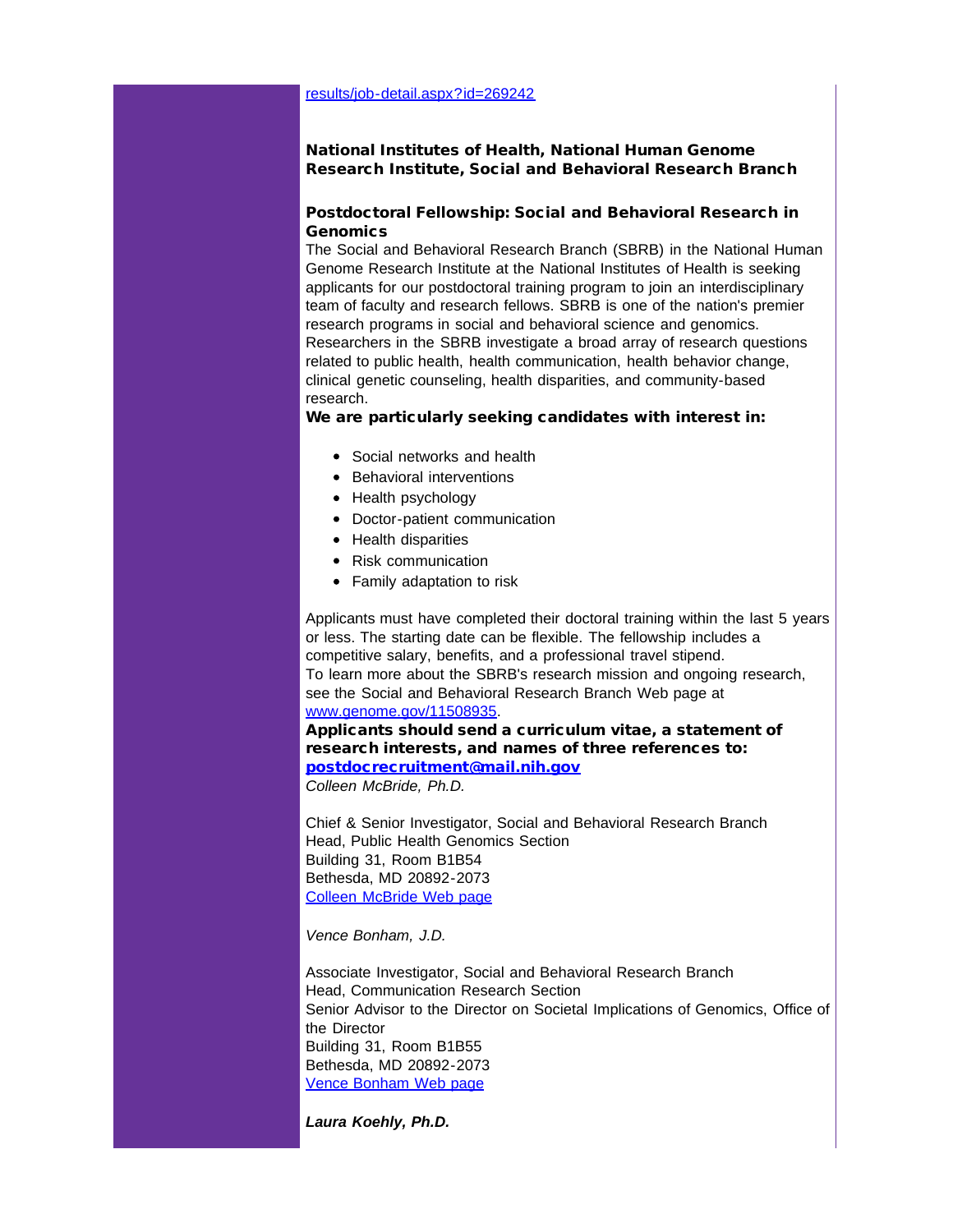Head, Social Network Methods Section Social and Behavioral Research Branch Building 31, Room B1B37 Bethesda, MD 20892-2073 [Laura Koehly Web page](http://r20.rs6.net/tn.jsp?e=001ZfYkCAKYxvRkndeGFUZvX4lMyn7yqv8Z99dqVW2nyAfUI4F0GDDlAFKCXjbJqquEmTXMhypZCExbfcEQ_zpn-cY-DFGfqrvWbj7ucIzvnQOGiOf7iADl9U442L7bVvzF)

## St. Louis University, Saint Louis MO Assistant/Associate Professor, Behavioral Science & Health Education

Saint Louis University, a Catholic, Jesuit institution dedicated to education, research, service, and healthcare, invites applications for a tenure-track Assistant or Associate Professor Position in Behavioral Science and Health Education for its expanding programs at their College for Public Health & Social Justice. The Saint Louis University College for Public Health & Social Justice is the only accredited school of public health in a Jesuit, Catholic university in the U.S., and is committed to social justice, excellence in education, community engagement, and research that leads to improved health.

The successful applicant will have a doctoral degree with advanced training in social and/or behavioral sciences, with evidence of research productivity, demonstrated ability to secure external research funding, and teaching excellence. Expertise and/or experience in global health are desired. Primary responsibilities include conducting independent research, teaching graduate and undergraduate courses, and providing professional and community service. The successful candidates will find opportunities for collaboration in a productive school portfolio including community-based research in social determinants of health, health disparities, health communication, maternal and child health, chronic disease prevention, injury control, and global health. Interested candidates must submit a cover letter, application, curriculum vitae, and three letters of recommendation to [http://jobs.slu.edu](http://r20.rs6.net/tn.jsp?e=001ZfYkCAKYxvQvhJ0ACmgk86ixxKltYP6Uj-KszS6n04svThD65mGzz37hxgtfebX6gHm-yHnP3b2lMG6bYYUzQIG0mR4l3PqAoS-TfB-HRyo=) (Employment Requisition Number 20120872). Inquires with a copy of a curriculum vitae may be sent to: Elizabeth Baker, Ph.D. Chair, Department of Behavioral Science and Health Education Saint Louis University

College for Public Health & Social Justice

3545 Lafayette Avenue, Room 313

Saint Louis, MO 63104

[bakerpa@slu.edu](mailto:bakerpa@slu.edu)

Required Documents: Resume/CV, Cover Letter

The People's Scientific Conference to Promote Health and Eliminate Health Disparities Health Disparities Research Fellow Mentoring Program University of Florida Gainesville, FL June 14-15, 2013 Deadline: April 15, 2013 Overview:The People's Scientific Conference will launch a mentoring program to inspire the next generation of researchers, particularly minority researchers and lay-health community workers involved in research or work that has implications for promoting health and eliminating health disparities in minority and underserved populations.

Aims: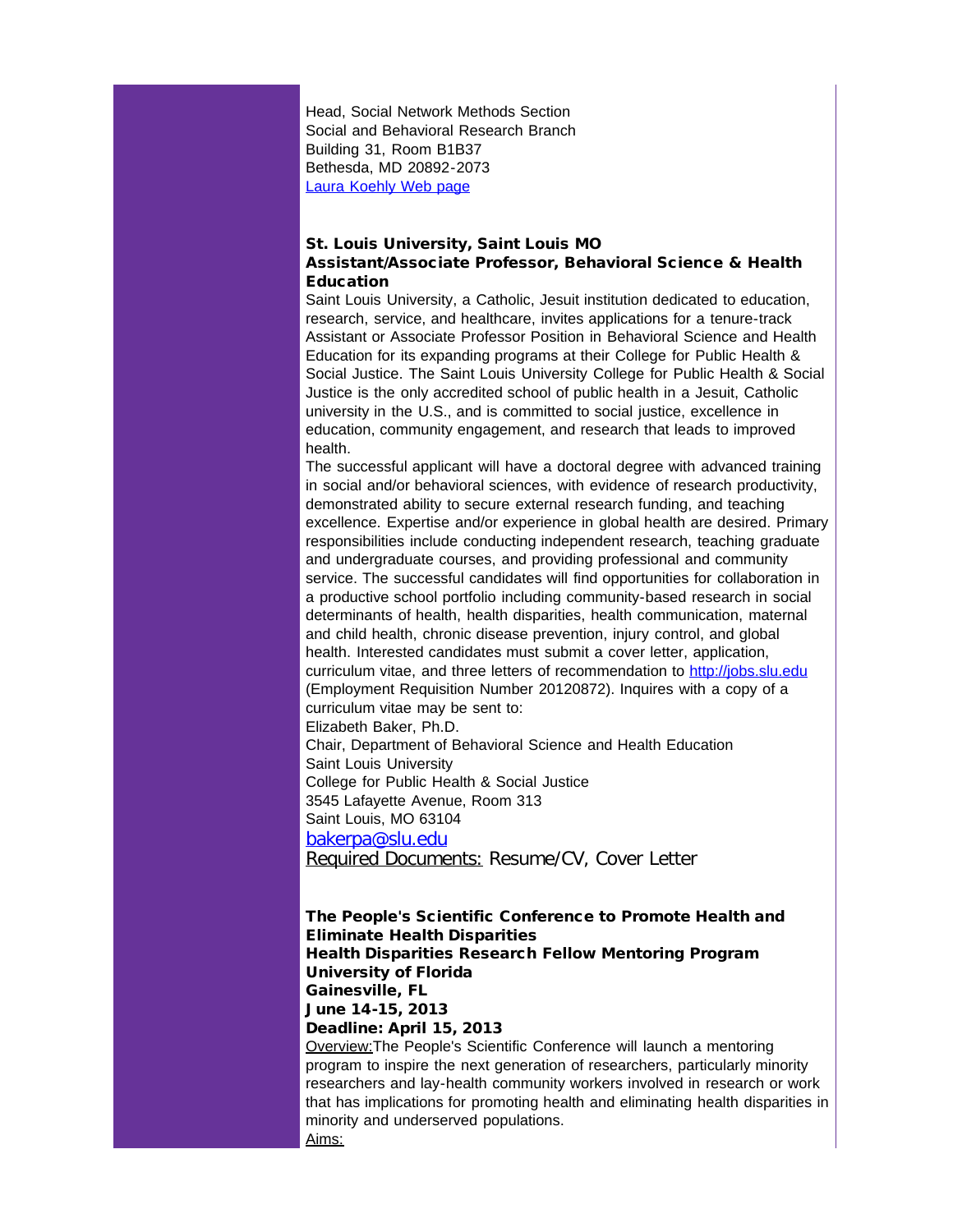- Implement a Health Disparities Research Fellow Mentoring Program, June 14-15 of 2013, in Gainesville FL.

- A mentoring mosaic comprised of 2 senior researchers and 1 community stakeholder will mentor a group of 3 young investigators and 1 local community health worker during the 2-day mentorship program that will occur throughout the conference. The team will debrief on conference presentations, explore research ideas, and discuss community engagement research and community-academia partnerships. Mentees (criteria):

- 13 mentees will be selected (8 from Florida and 5 from other states).

- These individuals must demonstrate interest in health disparity research or commitment to promoting health in minorities and/or underserved communities and/or eliminating health disparities.

- Must be junior investigators (within 6 years of earning an advanced degree) from the clinical sciences (e.g., public health, nursing, medicine) or the social science disciplines (e.g., psychology, economics, political science, sociology) or community health workers (involved in the community for at least two years).

- Selected mentees will receive complimentary conference registration and up to \$1,000 for out of state participants and \$400 for in-state participants. Funds will be used for conference expenses.

- Selected mentees will also be recognized during the conference. Mentors:

- Nationally and internationally recognized researchers.

- Well-known community stakeholders.

Application:

- Submit a one page letter of intent. In this letter summarize the following: 1) Commitment and accomplishments related to research and/or work related to promoting health and eliminating health disparities; and 2) Learning expectations for this mentorship.

- Submit one-page resume/vitae.

- Two letters of recommendation.

- Use Arial font 11 and 1" margins.

- Submit all as one attachment to the following email: jeannems@ufl.edu

- Applications that do not comply with criteria will not be reviewed.

- Application deadline is April 15, 2013.

*Funding for this conference was made possible (in part) by 1R13MD007621- 01 from the National Institute on Minority Health and Health Disparities. The views expressed in written conference materials or publications and by speakers and moderators do not necessarily reflect the official policies of the Department of Health and Human Services. Furthermore, mention of trade names, commercial practices, or organizations does not imply endorsement by the U.S. Government*

## University of North Florida, Jacksonville, FL Assistant Professor, Public Health (Tenure-track) Deadline: May 15, 2013

Job #: 337141

Position Description:The University of North Florida, Brooks College of Health, Department of Public Health invites applications for a new 9- month tenure track assistant professor position to start Fall 2013. The position is for the CEPH accredited Master of Public Health /undergraduate community health program.

Qualifications:

*Required qualifications:* Doctorate in Public Health, Health Education/Promotion, or closely related field conferred no later than August 1, 2013; proven record of, or potential for, excellence in teaching; proven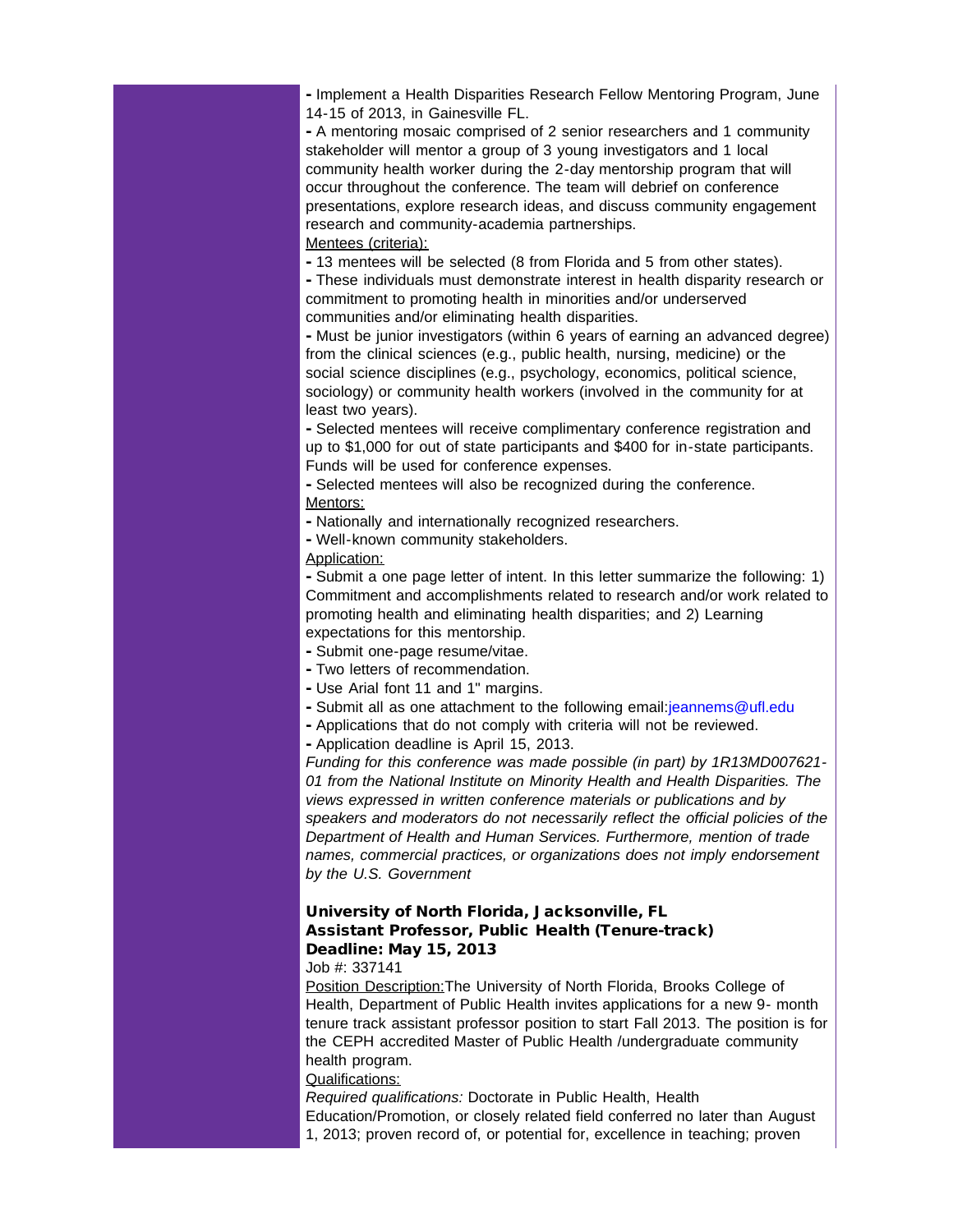record of, or potential for, scholarly research leading to peer-reviewed publications; commitment to university and professional service. *Preferred qualifications:* Graduate degree (s) from CEPH accredited School of Public Health or program, research focus on health disparities, and/or desire to teach courses in public health management and policy, research, mental and emotional health, nutrition or substance abuse and prevention. Organization Description: UNF, with a student body of 16,000, has been rated a Best College in the Southeast and a Best Value Public College by the Princeton Review. UNF is located on a nature preserve in sunny northeast Florida midway between the Atlantic Ocean and downtown Jacksonville. Jacksonville has a population of almost one million, a large public health care system, and numerous cultural and natural attractions. How to Apply: To be considered for this position, interested applicants must complete the one page application online at http://www.unfjobs.org and submit the following documents on-line: (1) Letter of Interest; (2) Current Curriculum Vitae; (3) Copy of graduate and doctoral transcript; and (4) Contact information (Name, address, E-mail, phone, fax) for three references. Note: Review of applications begins March 11, 2013. The positions will remain open until filled. Applicants who are asked to interview must provide official transcripts and three written letters of recommendation prior to the scheduled campus interview.

Questions: Please contact: Patricia Madrid, Assistant Professor, Public Health, 1 UNF Drive, Jacksonville, FL 32224, phone: 904-620-1437 ext. 1437, email: [p.madrid@unf.edu](mailto:p.madrid@unf.edu). For more information and to apply:

[https://www.unfjobs.org/applicants/jsp/shared/Welcome\\_css.jsp](http://r20.rs6.net/tn.jsp?e=001ZfYkCAKYxvTnZkRUsMoMons3cZd0VoNysoKIodlJuolNe12IXtTI6sDk_DXfUpQE570WJKhtbXoxv7CDC4Jua30V76oGBqKReiOzRye2gX7JBjMcMHyiFoeGxuvuenfmFDdgP0a33O65JRQnbsZqcJxnaBmi5WCLnmnAEiqPjxM=)

#### University of Oxford, The Ethox Centre

## Caroline Miles Visiting Scholarship Deadline: April 2, 2013

The Caroline Miles Visiting Scholarships, funded by the Ethox Foundation, are awarded annually to post-doctoral or early-career researchers to enable them to spend up to a month at the Ethox Centre working on a topic relating to one of the Centre's four main research areas: clinical ethics; research ethics; public health ethics; or global health bioethics. For more information about the scheme and the application procedure, please visit the Ethox website at [http://www.ethox.org.uk/](http://r20.rs6.net/tn.jsp?e=001ZfYkCAKYxvRJUzuxdVg7J9cd7sYLMqRbLmGSgiJ2A60j6Hy2I1jah382GWJ9LIPdgpabRv121LB9gqTYVfb15qCPKb3-TIXI9FIvvf5ZMxI=).

## University of Wisconsin-Milwaukee, Joseph J. Zilber School of Public Health

## Assistant/Associate/Full Professor (tenure track/tenured) Several Openings

The Joseph J. Zilber School of Public Health (Zilber School) at the University of Wisconsin - Milwaukee was founded in 2009 with an explicit commitment to social and environmental justice. Initiated by a powerful combination of academic leaders, community advocates and investors, and local officials, the Zilber School strives to become an innovative, interdisciplinary, 'next generation' School of Public Health. Our School values excellence in education, research, and leadership, and promotes participatory community engagement, strategies and policies, all to foster transformational change for improving health and health equity. Ours is the newest school at the UW System's major metropolitan campus, which is a Carnegie-designated Doctoral/Research-Extensive institution undergoing dynamic growth toward expanded research excellence. We seek ten faculty members across all levels to join us in developing novel, transdisciplinary research, education,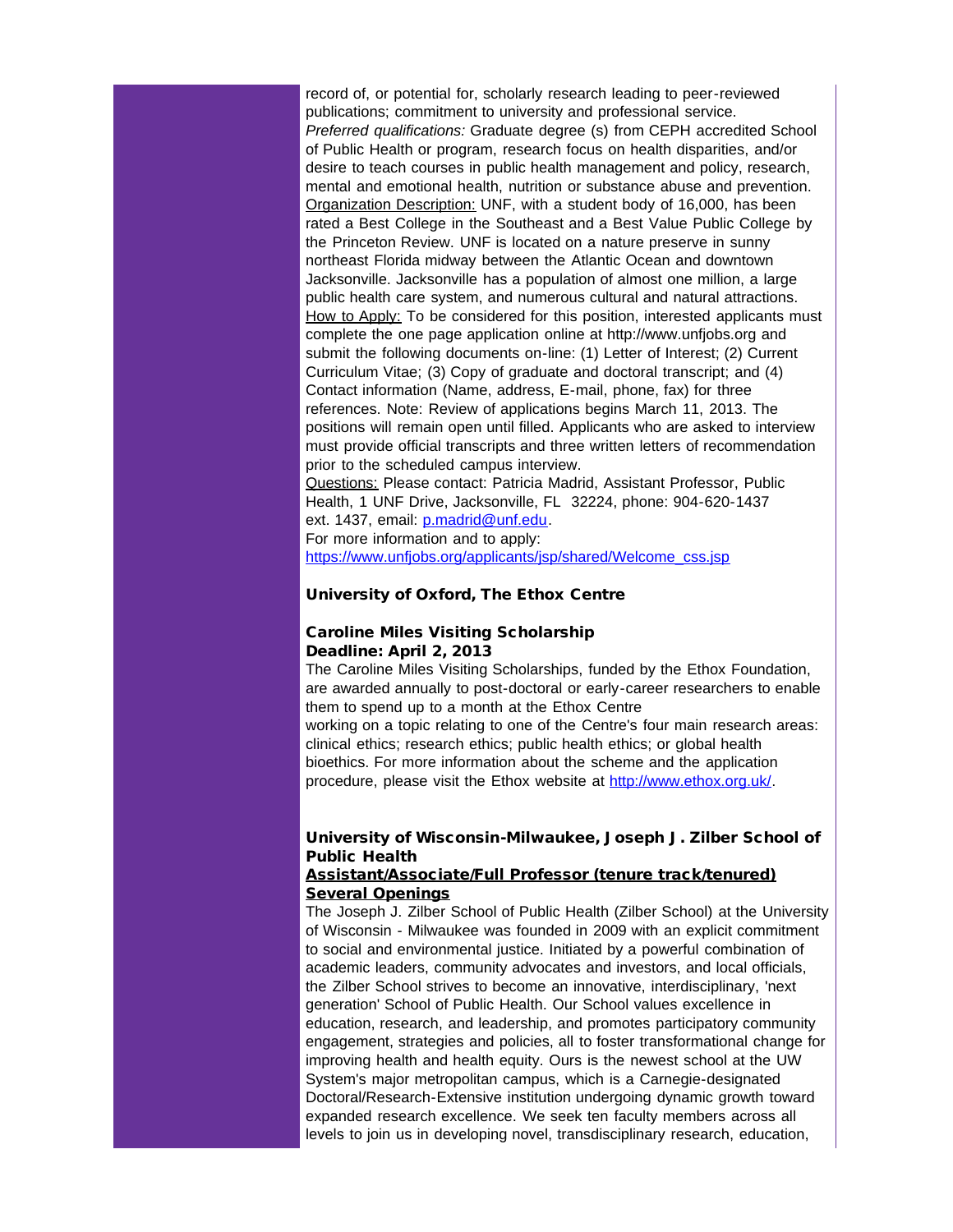and practice programs that integrate divergent theoretical, epistemological, methodological and pedagogical approaches to improve overall population health and promote social and health equity. We have openings for scholars with expertise in epidemiology, biostatistics, public health policy/administration, and environmental/occupational health. In valuing equity, we aim to develop a faculty cohort with gender balance and that reflects the social and racial/ethnic diversity of the communities we serve. We will hire a strategic mix of talented junior and senior faculty, with rank and salary commensurate with the candidate's credentials. All positions will be 100% hard-funded tenure-track (Assistant Professor) or tenured (Associate or Full Professor) 9-month academic year appointments, with attractive benefits and start up packages, and the opportunity to generate summer salary. Successful candidates will join our founding faculty in preparing the Zilber School to become Wisconsin's first nationally-accredited School of Public Health. Zilber School faculty are leading emerging research programs that address public health and health equity from the molecular to the societal levels. Current disciplinary expertise spans epigenetics; developmental neurobiology and immunotoxicology; social and environmental epidemiology; statistical genetics; public health bioinformatics; social and behavioral sciences; maternal and child health; and public health law and policy (see [http://publichealth.uwm.edu](http://r20.rs6.net/tn.jsp?e=001ZfYkCAKYxvTpNms2JJdDFgYtaYUE8fNWHtaKBOW2jDWjNJX4BC2wavCkKVKj0N6VcWxlRm8ubYQV-oX6507DTU_jgufejK4OTr-bFhjPJb6PhV4EfUdYlw==)).

The Zilber School currently offers Master's of Public Health (MPH) and PhD degrees in Environmental and Occupational Health and in Community and Behavioral Health Promotion. Additional PhD programs in Public Health Policy and in Epidemiology are being planned. Remaining core MPH concentrations in Epidemiology, Biostatistics and Public Health Policy/Administration are under development. Undergraduate education and certificate programs will be expanded, and joint degrees are anticipated. The Zilber School's newly completed, five-story LEED-certified main facility near downtown provides ample space for collaborative, interdisciplinary research and anchors one of Milwaukee's transforming historic neighborhoods. We are establishing innovative practice partnerships, beginning with the City of Milwaukee Health Department, a local academic health department colocated in our new facility. Additional approved dedicated wet laboratories on the main UW-Milwaukee campus will provide complementary space for cutting-edge, laboratory-based public health research.

Milwaukee is a vibrant, diverse urban area on the shores of Lake Michigan with easy access to beaches, a thriving cultural scene, an expansive urban parks system, and hundreds of miles of bike lanes and paths. There is great enthusiasm within the Milwaukee area for promoting public health and systems change. Opportunities for collaborative research and practice across institutions and sectors abound, including major initiatives around improving birth outcomes and healthier food systems.

All candidates must possess a doctoral degree (e.g., PhD, MD, JD, etc.) in a relevant core public health field or related discipline at the time of appointment. ABD candidates will be considered for assistant professor positions. We seek exceptional scholars with strong publication and extramural funding records (or promise thereof for new scholars), evidence of teaching excellence, and commitment to building collaborative partnerships. All areas of expertise within the disciplines described above will be considered; priority will be given to candidates whose research and teaching areas complement existing faculty interests and who share our aspirations for the Zilber School. Successful candidates will be expected to teach and mentor culturally and socially diverse future public health researchers and practitioners; develop and/or expand their own externallyfunded research program; and collaborate effectively with academic colleagues and community partners. Applicants must apply online. Online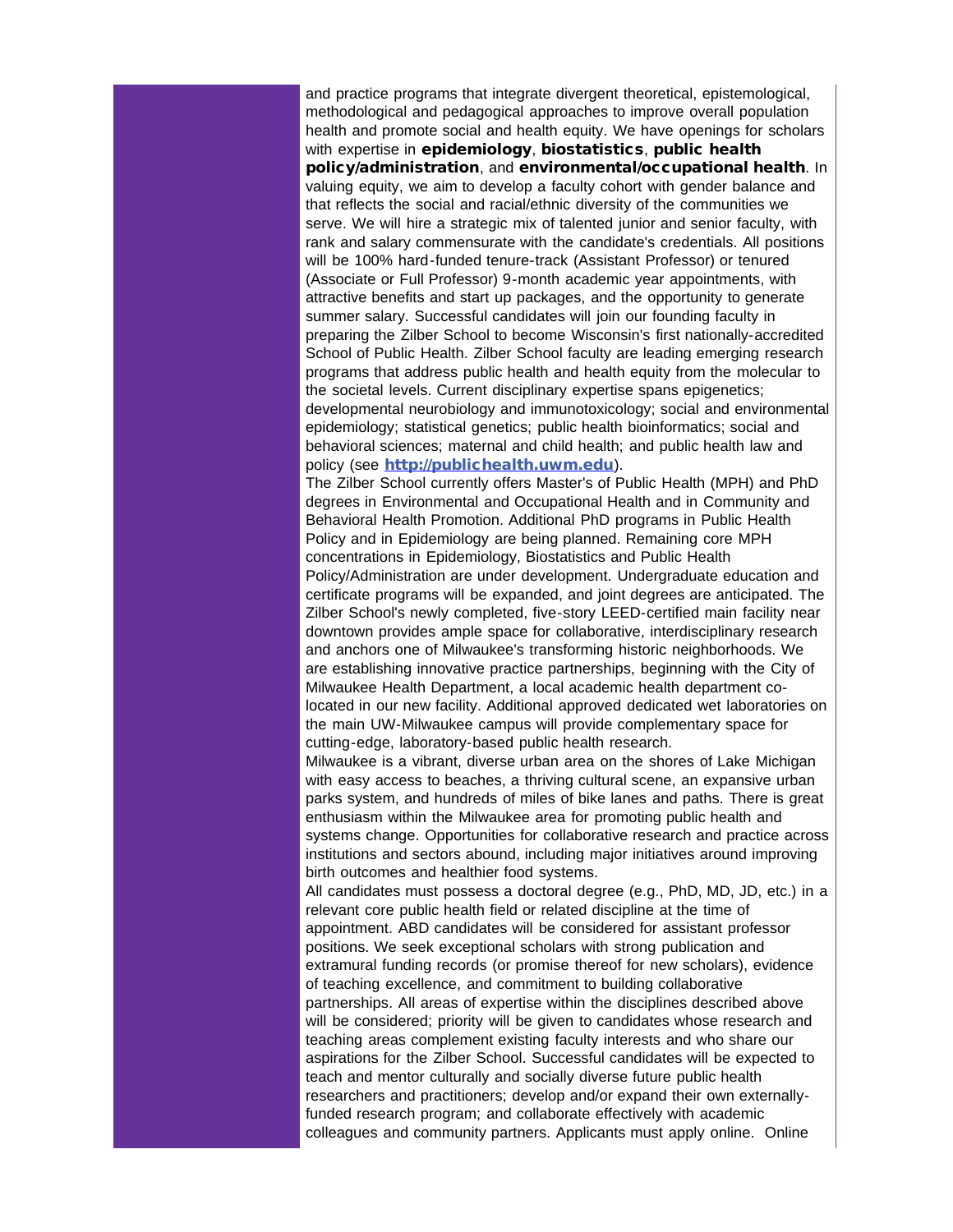<span id="page-17-0"></span>submission materials must include (a) a cover letter describing research and teaching interests, (b) a full CV, (c) a research statement describing most significant contributions and current and future research activities, (d) a teaching statement describing approach, experience and evidence of teaching excellence, and (e) contact information for three professional references. The anticipated start date for these positions is August 19, 2013, with other start dates negotiable. Review of applications will begin November 30, 2012, and will continue until all positions are filled. To apply, click on the desired position(s) below:

## **[Epidemiology](http://r20.rs6.net/tn.jsp?e=001ZfYkCAKYxvRPuEx-vcnz7kE18Ld2g5crQnBhZKFXX9EisX6l-qjjR19FNkzm_uKKks3inuoQow23IXBSNxY1HbVUuHkdp30I4dHyTziWFNMIwJyR0DoU0Z9kVoc869sA) Biostatistics** Public Health Policy/Administration Environmental/Occupational Health

Questions about these positions should be directed to Ms. Tanika Reesnes, (414) 227-3131, [reesnes@uwm.edu](mailto:reesnes@uwm.edu).

#### **[back to top](#page-0-3)**

# CONFERENCES AND EVENTS

# Community Based Participatory Research for Health Equity Hosted by San Francisco State University

June 24-28, 2013

Schedule:

6-24-2013 Creating, Building and Maintaining Partnerships 6-25-2013 Collaborative Study and Intervention Design 6-26-2013 Collaborative Data Collection, Analysis, and Dissemination 6-27-2013 The Intersection of CBPR, Policy and Social Change 6-28-2013 Fundraising and Sustainability for CBPR Daily Format: Mornings (9:00 am - noon) Keynote lecture / presentation followed by breakout discussions and interactive activities Keynote Speakers: Margaret Gordon & Catalina Garzon, Nina Wallerstein & Miho Kim, Charlotte Chang & Pam Tau Lee, Meredith Minkler, Panel with Marion Standish, Senaida Fernandez & Norval Hickman Afternoons (1:00 pm - 4:00 pm) Case study presentations or mentored project development; learnings from the day; tools and applications Planning Committee: Chinese Progressive Association, Commonweal, The Data Center, Plumbline Consulting, Inc., California Breast Cancer Research Program, CANFIT, San Francisco Department of Public Health, Tobacco Related Disease Research Program, The California Endowment, San Francisco State University, University of New Mexico, University of California, Berkeley; University of California, Davis; University of California, San Francisco, San Jose State University, Stanford University. Course Fees:\* Academic Partners: \$750 (full week); \$180 (per day)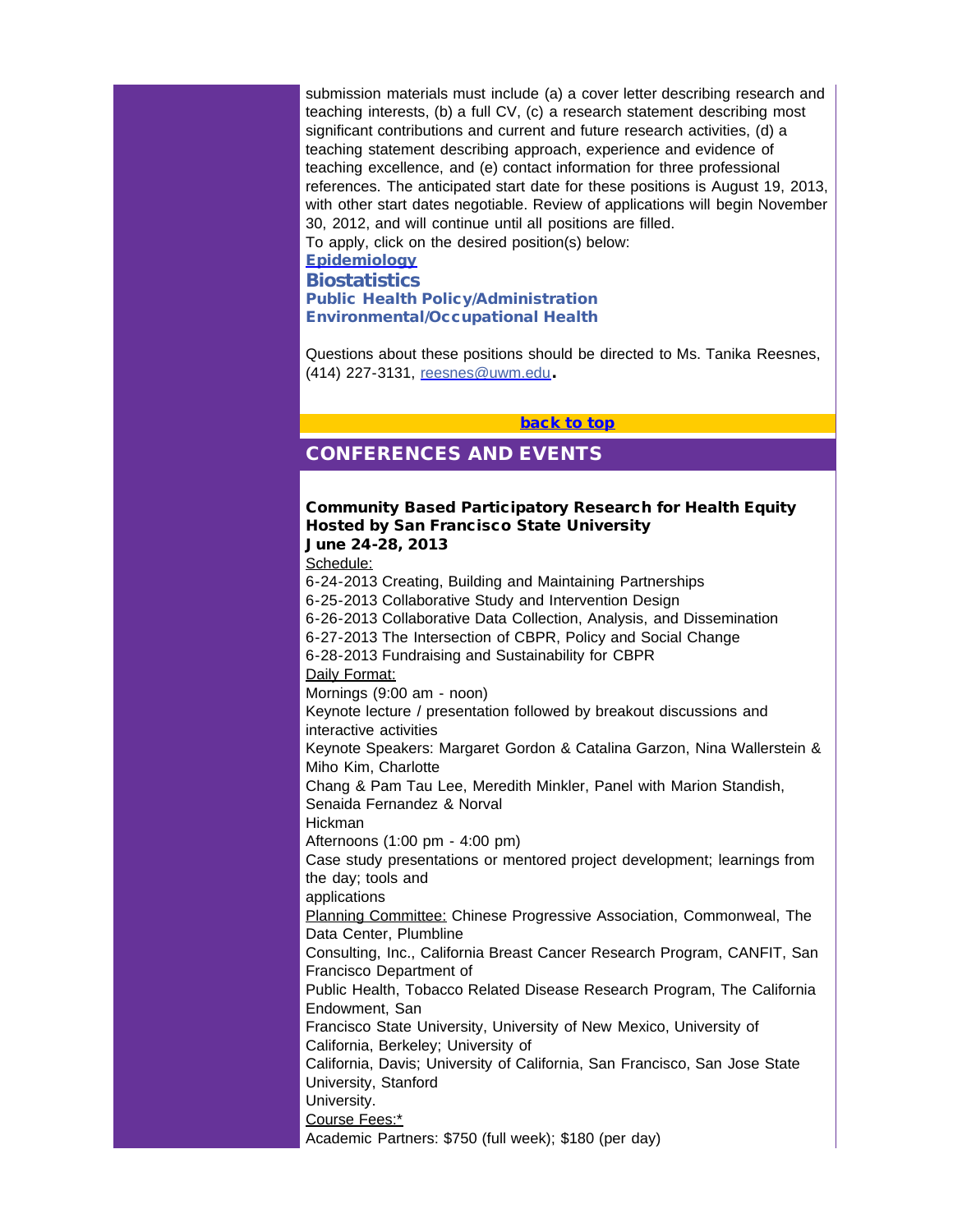Public Health Agencies: \$500 (full week); \$100 (per day) Community Based Organizations, Non-profits, & Students: \$250 (full week); \$50 (per day) \*In case of financial need, please contact: jesstokunaga@gmail.com Call for Proposals from community-academic teams interested in applying to receive additional mentorship at the Institute will be released early March (deadline March 29, 2013); fees still apply Credit: Course fees waived for students who enroll in the Institute for 2 credits through their respective campuses (25 student credit slots available) Location: San Francisco State University. For more info: [http://cbprinstitute.wordpress.com/](http://r20.rs6.net/tn.jsp?e=001ZfYkCAKYxvQtjI5EvGfzXa2ZuuaqedGT1dETHsjbHfhjenA5G56mXKcByVnKjdqaG_ni4vQFjjpUD_wo_RmrSv6MS40HZ7vojYtr6738fWk-e6ICL7Z4rNh5FOkJ3HjL)

#### National Cancer Institute

# Research to Reality, R2R: Cyber-Seminar Series Across the Board: How multilevel interventions can improve the health of our communities

Tuesday, March 19th, 2013, 2:00 p.m. - 3:00 p.m. EST As the social ecological framework shows there are several levels on which we can intervene (intrapersonal, interpersonal, organizational, community, and policy) and that determinants within these levels interact with one another to influence behavior and health outcomes. Studies have shown multilevel interventions which address determinants at a number of these levels and mutually reinforce one another produce longer and more

sustained effects than interventions that target only one level. <sup>1</sup> Join us

March 19<sup>th</sup> as we explore multilevel interventions, how to design them, and how to implement them in communities. March's cyber-seminar will feature Drs. Megan Lewis and Christina Economos. Dr. Lewis will provide an overview of multilevel interventions and the research behind this type of approach including a discussion of five strategies for increasing potential complementarity or synergy among interventions that operate at different levels of influence. Dr. Economos will then share a concrete example of how one community has implemented a multilevel intervention to address obesity. Shape-Up Somerville is a collaborative initiative in Massachusetts and is designed to increase daily physical activity and healthy eating through multiple levels including programming, physical infrastructure improvements, and policy work.

Register Now! Please click on the following link for more information and to register for this event: [https://researchtoreality.cancer.gov/cyber-seminars.](http://r20.rs6.net/tn.jsp?e=001ZfYkCAKYxvSK5UiieKF1ppOE-RvayEfmY5ZgdIfqks-aTF0d0cliNSUAaDsOUOcoEK-GgI6is5B4xGMn-3lzhTGNwPoSKLPg78rtBb2ESXDn7MpKa_Lj8FhOVJ0Sumd5uLGOrjln85siHZ5AQ29itg==) Following registration, you will receive a confirmation email with the toll free number, web URL,and participant passcode. This cyber-seminar will be archived on the Research to Reality (R2R) web site at

[http://researchtoreality.cancer.gov](http://r20.rs6.net/tn.jsp?e=001ZfYkCAKYxvQZ0oW0sGeFxPkI85kQ9fRmssnNt6CBdyBEN74IXLZnyhZ6xAuxHS2_lX9ncvK5404VYMGTuHJNT7Vd9wC9DLZjcgNhrpWcfnxzFgzp3kD2cXT-qHiTf8hf) approximately one week following the presentation.

Cyber-Seminar Archivelf you have missed any of the previous cyber-seminars, you can view them all on the [R2R Archive.](http://r20.rs6.net/tn.jsp?e=001ZfYkCAKYxvRwCF9_xInFRQeEyzFOBU69TPn5VYBQLmM-G2Yk9SXTj6nxmm_GAfyBjWR0s0T-s6wJrBo2SeZWCFbGZUczEQoR0LoGIhrvDzaQmCwyOYu3BpE33T51JB7-kRaxFLNCMV8REfV5dUjrIsEUSNqE_ppw) Watch the presentations, and [join in the discussions.](http://r20.rs6.net/tn.jsp?e=001ZfYkCAKYxvQQShP0Cnvf_vQDX-dYw0dKl_gEHszaQdBRdtWJvRBYeHqFGKBHgiBP-lJJO0mskt89cMmEUNtu7md_lwMGh_hvtR74VYKtc0pYeHMCY0_RoYgmJfRbpunteynHTEh7dFM=) Formore information on the cyber-seminar series please email [ResearchtoReality@mail.nih.gov.](mailto:ResearchtoReality@mail.nih.gov)

New England Resource Center for Higher Education Webinar Where the Rubber Meets the Road: Civic Engagement and the Tenure Review Process March 20 from 12:00 to 1:30 PM EST No participation fee, space is limited. [http://bit.ly/YW6vRW](http://r20.rs6.net/tn.jsp?e=001ZfYkCAKYxvT_3bEJPFGF9q6vg-r3Fww9Ukv2Nl4xZ0PtD3yOmhVZTW9bRsA2oDyyQze_MhDGcLxbCeIsNvWCaRT04FSdCZGDYYDI7VDfEo0=)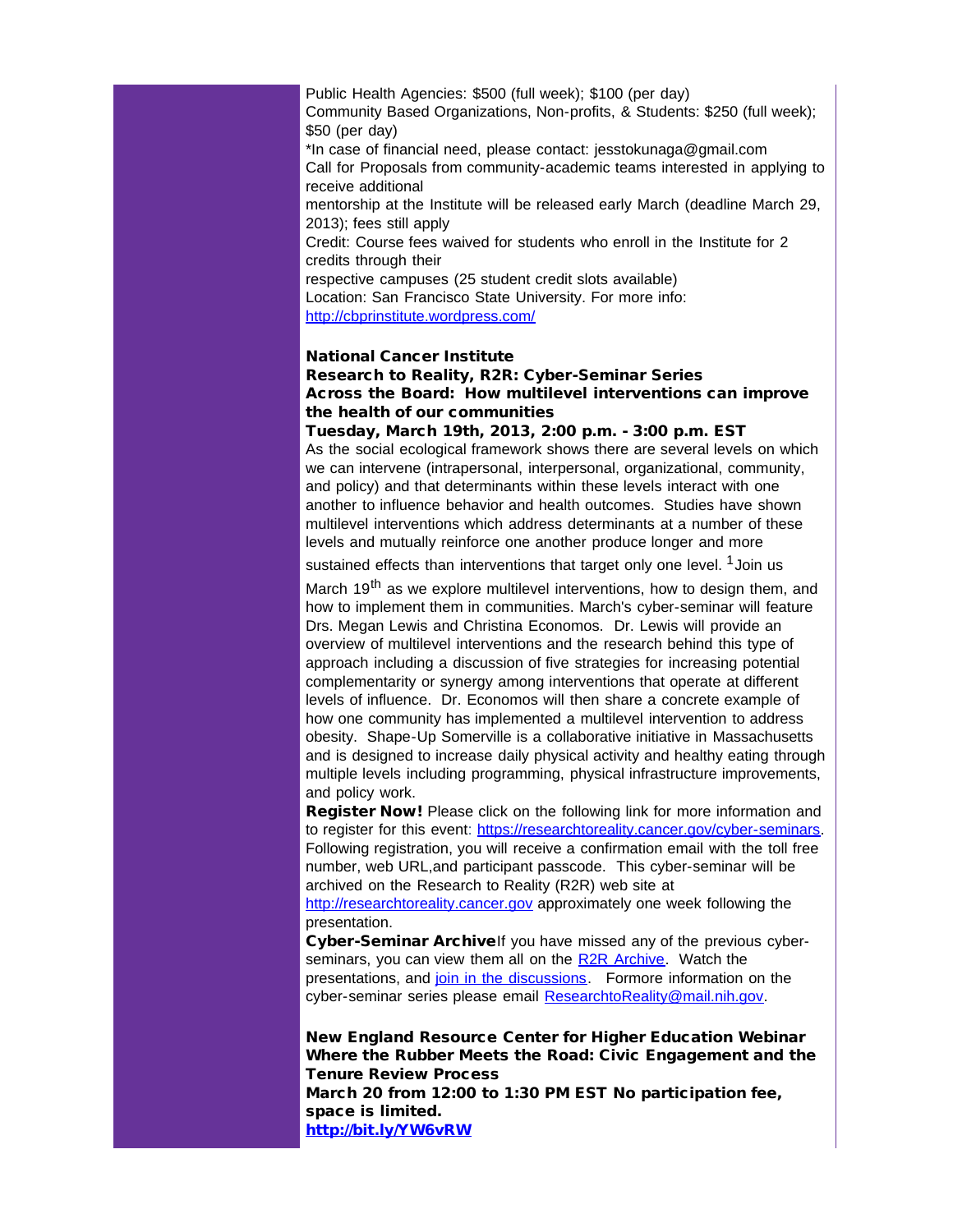Many university campuses are seeking ways to promote increased civic engagement by their faculty. This session focuses on a complicated issue which may ultimately determine the success of these initiatives: how should engaged scholarship be evaluated during the promotion and tenure review process relative to more traditional scholarly activities. About the Presenter: Jordan Karubian: In 2012, NERCHE was pleased to present the Ernest A. Lynton Award to Dr. Jordan Karubian, Assistant Professor in the Department of Ecology and Evolutionary Biology at Tulane University in New Orleans, Louisiana. n assistant professor in the Department of Ecology and Evolutionary Biology at Tulane University, Karubian's community engagement, teaching, and research focus on understanding and reversing environmental degradation and associated loss of biodiversity. In the South American rainforest, he has developed a multifaceted program that blends scientific research with teaching, training, and capacity building to improve the welfare and conservation capacity of local residents, a model he is replicating in the savannah habitats of Australia and Papua New Guinea. He works with students and community partners to research threatened species and habitats, and to promote environmental awareness in the Gulf of Mexico region. The common thread in his work is the integration of community engagement with more traditional scholarly activities to empower local residents to make informed environmental decisions. Karubian received his B.S. from the University of California, San Diego and his M.S. and Ph.D. from the University of Chicago

## Society for Research on Nicotine and Tobacco, Tobacco-Related Health Disparities Network Pre-conference Workshop: Community Engagement to Address Tobacco-Related Health Disparities Westin Boston Waterfront Hotel March 13, 2013

The Tobacco-Related Health Disparities Network of the Society for Research on Nicotine and Tobacco is hosting a preconference workshop on Wednesday March 13th from 8:30 -4:30 at the Westin Boston Waterfront Hotel. The workshop is titled "Community Engagement to Address Tobacco-Related Health Disparities." Please see the abstract of the day, below. We believe this will be a productive and enjoyable event. We have an excellent group of presenters who are working with a variety of populations. We are very excited that the workshop includes the participation of community partners who are currently working with SRNT researchers as well. [http://srnt.org/conferences/2013/workshop.cfm](http://r20.rs6.net/tn.jsp?e=001ZfYkCAKYxvTjQ01gWZl71tFbzcCOfoHpeaxcw13N0YmwCkK0LNExwAQ0Llpe9Oq9Z42VMLKh3OV7bb6hTkNIKWwiA2fqZLIiK7rxave-44zWHdTpe-HaWYrg47oovJ6L-btRcQtHunRxzgvyw1OjPw==). Registration for this SRNT pre-conference workshop is still open at srnt.org. We hope any of our colleagues interested in community engagement and disparities research will consider joining us!

Community Engagement to Address Tobacco-Related Health Disparities Session Chair: Gary Humfleet, Ph.D., University of California, San Francisco Session Co-Chair: Lisa Sanderson Cox, Ph.D., University of Kansas School of Medicine

Organized by the Tobacco-Related Health Disparities Network, Program Workgroup:

Gary Humfleet, Ph.D., University of California, San Francisco Lisa Sanderson Cox, Ph.D., University of Kansas School of Medicine Jack Burkhalter, Ph.D., Memorial-Sloan-Kettering Cancer Center Yessenia Castro, Ph.D., University of Texas, Austin Geri Dino, Ph.D., West Virginia University Kevin Everett, Ph.D., University of Missouri Joanne D'Silva, M.P.H., ClearWay Minnesota Babalola Faseru, M.D., M.P.H., University of Kansas School of Medicine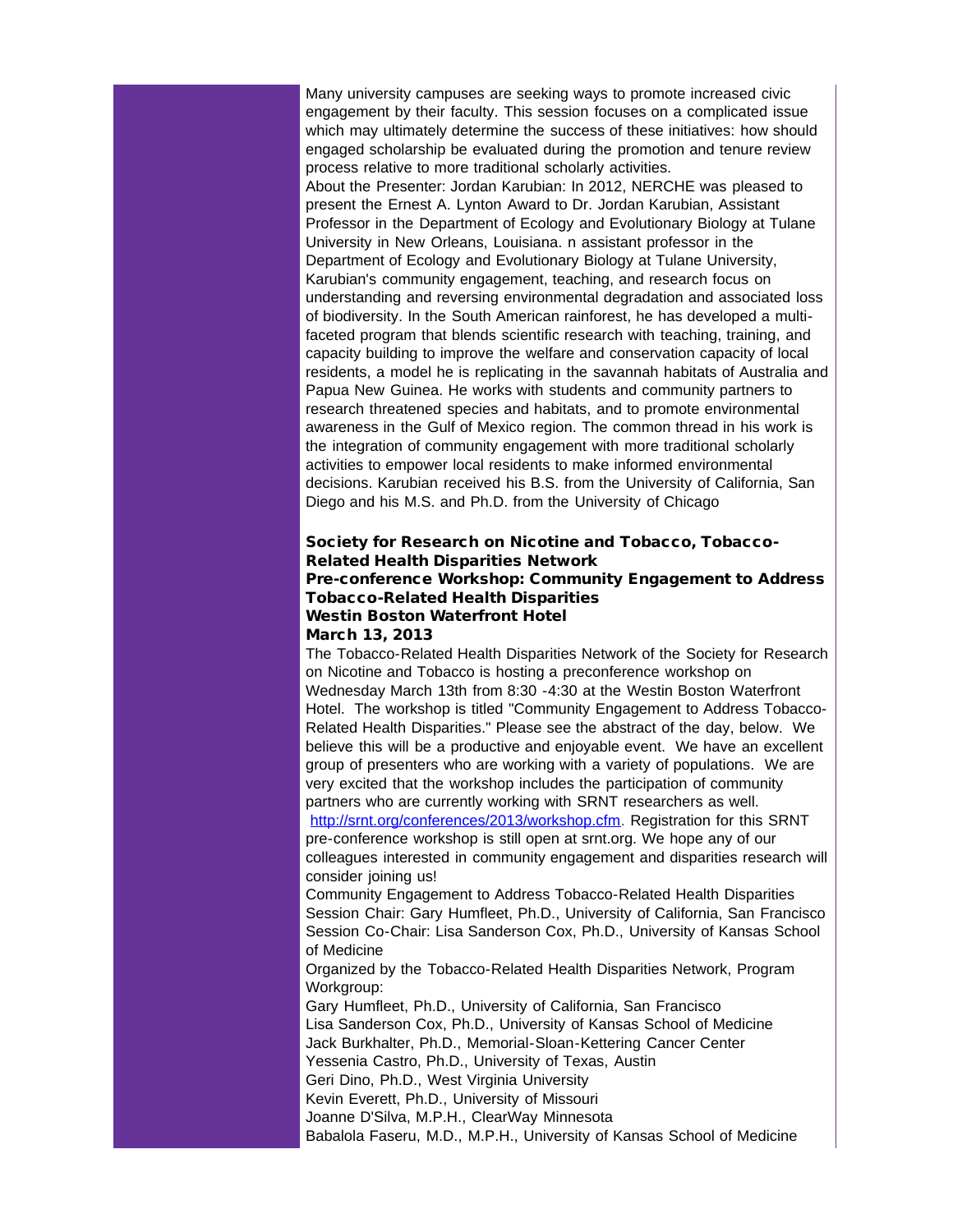Steven Fu, M.D., M.S.C.E., Minneapolis VA Health Care System Monica Webb Hooper, Ph.D., University of Miami Juliet Lee, Ph.D., Prevention Research Center, Pacific Institute for Research and Evaluation Jane McElroy, Ph.D., University of Missouri Kola Okuyemi, M.D., M.P.H., University of Minnesota Donna Shelley, M.D., M.P.H., New York University School of Medicine Jennifer Warren, Ph.D., Rutgers, The State University of New Jersey Megan Whittet, M.P.H., ClearWay Minnesota Racial, ethnic, sexual and gender minority populations and youth are underrepresented in tobacco research, yet disparities in tobacco use, treatment outcomes, and disease risk make inclusion of these groups a critical priority. Active engagement of and collaboration with these groups is essential to understanding shared and unique needs of diverse smokers and therefore central to advancing science. This interactive, full-day workshop will focus on community engagement, from theoretical frameworks to practical implementation of community-based research. Participants will join with multidisciplinary investigators from around the United States to explore a spectrum of community engagement approaches and strategies, including community-based participatory research and projects utilizing components of community engagement models. In the morning, didactic presentations will highlight ongoing research with youth, sexual and gender minorities (i.e., LGBTQ), Native American, Latino, Asian American, and African American communities. In the afternoon, interactive panel discussions and breakout groups will concentrate on tools needed to engage communities (e.g., building networks and community advisory boards), strategies that work across populations, strategies for working with specific populations, and implementation issues related to translating evidence-based science into real world settings. Participants will gain knowledge and skills to facilitate engaging communities in research. The overarching goal of these efforts is to advance the science of tobacco research with minority and underrepresented populations with the goal of reducing tobacco-related health disparities.

University of Florida Health Disparities Research and Intervention Program and UF Prostate Disease Center and the National Institute of Minority Health and Health Disparities People's Scientific Conference to Promote Health and Eliminate Health Disparities University of Florida Gainesville, FL June 14-15, 2013 Deadline: April 15, 2013

The People's Scientific Conference to Promote Health and Eliminate Health Disparities (The People's Scientific Conference) will occur on Friday, June 14, 2013 and Saturday, June 15, 2013 at the University of Florida in Gainesville, FL. The conference is sponsored by the UF Health Disparities Research and Intervention Program in partnership with the UF Prostate Disease Center and the NIH National Institute on Minority Health and Health Disparities (NIMHD). This first-of-its-kind conference will launch a Health Disparities Research Fellow Mentoring Program that aims to inspire and train the next generation of researchers (e.g., post-docs, assistant professors) and community health workers to conduct research that has implications for promoting health and eliminating health disparities in racial/ethnic minority and underserved communities. All mentees selected to participate in the Mentoring Program will receive funding for transportation and lodging to attend the conference, and a registration fee waiver. For more information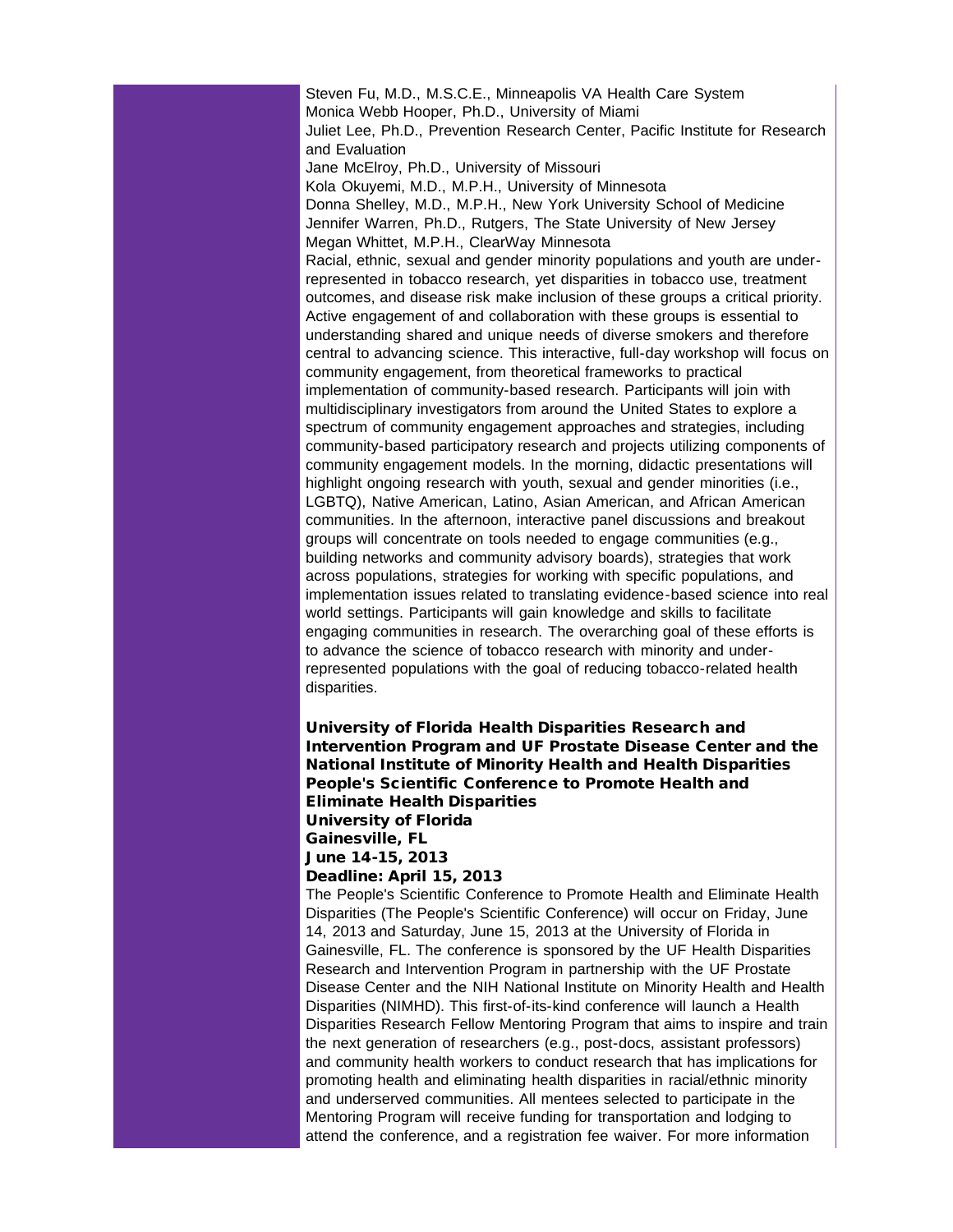<span id="page-21-0"></span>about the Mentoring Program and its application process, please see the attached document or visit [http://tinyurl.com/psc-mentoringprogram.](http://r20.rs6.net/tn.jsp?e=001ZfYkCAKYxvQDmLDPtt40iElgSOLhQdXqIQPHgC5e-5Rtv48TIEOnxl1FdaDlG5-KIGVb9ggYSjHl2B9DGXvZ7Zx7af9u3HuRSXXtJvkHaEc-6EGl5jDApVgV5pI9Un1i) The application deadline is Monday, April 15, 2013. Visit [http://ufhealthdisparities.med.ufl.edu/](http://r20.rs6.net/tn.jsp?e=001ZfYkCAKYxvT9WkstuFXg0xp5I7XLyHi89F3K-wdco_Z6keeXKwZ2zeud6arFgEh_Wv7Y4jpCYmTDVOcAVW2Eib_BRp6AskJagIg_s1Ir9kyC4hRCWjYoR42eqK3w5pda) to learn more about The People's Scientific Conference.

#### [back to top](#page-0-3)

# **RESOURCES**

## **Publications**

Beyond Stereotypes in Black and White: How Everyday Leaders Can Build Healthier Opportunities for African American Boys and Men

### Henrie M. Treadwell, Praeger 2013, ISBN: 978-1-4408-0399-4, eISBN: 978-1-4408-0400-7

This book spotlights the plight of African American boys and men, examining multiple systems beyond education, incarceration, and employment to assess their impact on the mental and physical health of African American boys and men-and challenges everyday citizens to help start a social transformation. The manifold costs of not insuring, employing, educating, and nurturing African American boys and men are clear. The health and well-being of African American boys and men is seriously threatened by virtually all social and policy systems. Meaningful improvement will only come when everyday people of every race and sector discover their own leadership attributes and act to reverse a stunning trend of elimination of hope and aspiration that has been the norm for generations of African American males. *Beyond Stereotypes in Black and White: How Everyday Leaders Can Build Healthier Opportunities for African American Boys and Men* exposes the daily plight of African American boys and men, identifying the social and policy infrastructure that ensnares them in a downward spiral that worsens with each exposure to our system that offers unemployment, low-wage work, marginalization, and incarceration. The book examines why African American boys and men are more sickly and die younger than any other racial group in the United States, have very few health coverage options, and are consistently incarcerated at rates that are wildly disproportionate to their representation of the U.S. population; and it documents how this tremendous injustice comes with a cost that burdens all groups in American society, not just African Americans. Additionally, the author challenges readers to see that all of us must act individually and collectively to right this social wrong.

## **Highlights**

\* Documents the fragile mental and behavioral health status of African American boys and men in accessible, easy-to-understand language for general readers

\* Describes the role of the media in perpetuating negative stereotypical images of African American boys and men

\* Provides boxed data and information that allows readers to do a "reality check" on their perceptions, actions, and inactions; and verify and validate the plight of this group

\* Supplies quotes and insights from regular, everyday leaders throughout the text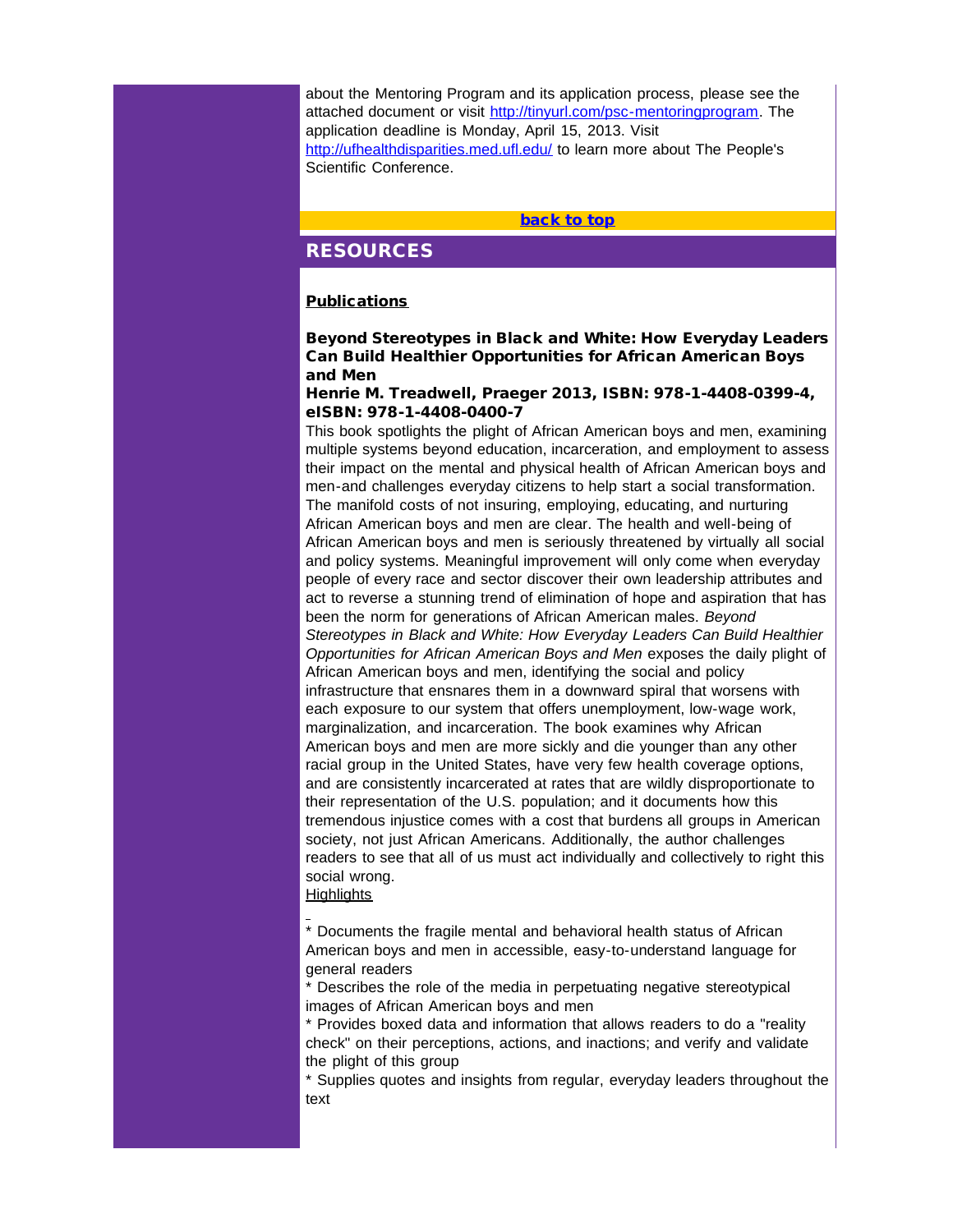### Health equity impact assessment Susan L. Povall; Fiona A. Haigh; Debbie Abrahams; Alex Scott-Samuel, Health Promotion International 2013; doi: 10.1093/heapro/dat012

Abstract: The World Health Organization's Commission on Social Determinants of Health has called for 'health equity impact assessments' of all economic agreements, market regulation and public policies. We carried out an international study to clarify if existing health impact assessment (HIA) methods are adequate for the task of global health equity assessments. We triangulated data from a scoping review of the international literature, in-depth interviews with health equity and HIA experts and an international stakeholder workshop. We found that equity is not addressed adequately in HIAs for a variety of reasons, including inadequate guidance, absence of definitions, poor data and evidence, perceived lack of methods and tools and practitioner unwillingness or inability to address values like fairness and social justice. Current methods can address immediate, 'downstream' factors, but not the root causes of inequity. Extending HIAs to cover macro policy and global equity issues will require new tools to address macroeconomic policies, historical roots of inequities and upstream causes like power

imbalances. More sensitive, participatory methods are also required. There is, however, no need for the development of a completely new methodology. The full text is at [http://heapro.oxfordjournals.org/cgi/content/full/dat012?](http://r20.rs6.net/tn.jsp?e=001ZfYkCAKYxvTtAfrqBWXc7zHm5ZCKL6LCIJClsBXwq-V68ndYrAe5TGXs8LHcEs3UeIWRCANjRJ0-a1JYwi5oJp_W9Y2TLiBwNVj0OE5dhTSa6lTSNIJ-w0F7FJeNb4EAMR9VIzOPlJt7RBEkJlvTWh849qKiiq5UIlO8LKRMDX_52T0MRJzqofg0l9xA30wk8IOwuDSJvul6JzBqoOcXLA==) [ijkey=aSiVEMvjlVcy6aS&keytype=ref](http://r20.rs6.net/tn.jsp?e=001ZfYkCAKYxvTtAfrqBWXc7zHm5ZCKL6LCIJClsBXwq-V68ndYrAe5TGXs8LHcEs3UeIWRCANjRJ0-a1JYwi5oJp_W9Y2TLiBwNVj0OE5dhTSa6lTSNIJ-w0F7FJeNb4EAMR9VIzOPlJt7RBEkJlvTWh849qKiiq5UIlO8LKRMDX_52T0MRJzqofg0l9xA30wk8IOwuDSJvul6JzBqoOcXLA==).

## *[Strengthening Health Systems in North and Central America: What Role](http://r20.rs6.net/tn.jsp?e=001ZfYkCAKYxvSreMKoWhD2sHQh6STkWoVKNMhU7FMHXx3QnjdMsIoZ8YPpQRSi0UCAXVlfxyBebHS6Y9k8VVnxsWTwBM9mZ2m9S4GQ9Pvmoepnfi3ARMqTwHz1uEpSrbG7Sqd6TgkOH181isZ_eS4Zgds11A4jH_LX-C7iN9JoCi-VcV3vwcR9jWIrvNTWwBKzhOCUdlgXfngweS3wOF5ZKA==) [for Migration?](http://r20.rs6.net/tn.jsp?e=001ZfYkCAKYxvSreMKoWhD2sHQh6STkWoVKNMhU7FMHXx3QnjdMsIoZ8YPpQRSi0UCAXVlfxyBebHS6Y9k8VVnxsWTwBM9mZ2m9S4GQ9Pvmoepnfi3ARMqTwHz1uEpSrbG7Sqd6TgkOH181isZ_eS4Zgds11A4jH_LX-C7iN9JoCi-VcV3vwcR9jWIrvNTWwBKzhOCUdlgXfngweS3wOF5ZKA==)*

#### Migration Policy Institute and the Wilson Center

Allison Squires and Hiram Beltrán-Sánchez, The Regional Migration Study Group

A new Regional Migration Study Group report, *[Strengthening Health](http://r20.rs6.net/tn.jsp?e=001ZfYkCAKYxvSreMKoWhD2sHQh6STkWoVKNMhU7FMHXx3QnjdMsIoZ8YPpQRSi0UCAXVlfxyBebHS6Y9k8VVnxsWTwBM9mZ2m9S4GQ9Pvmoepnfi3ARMqTwHz1uEpSrbG7Sqd6TgkOH181isZ_eS4Zgds11A4jH_LX-C7iN9JoCi-VcV3vwcR9jWIrvNTWwBKzhOCUdlgXfngweS3wOF5ZKA==) [Systems in North and Central America: What Role for Migration?](http://r20.rs6.net/tn.jsp?e=001ZfYkCAKYxvSreMKoWhD2sHQh6STkWoVKNMhU7FMHXx3QnjdMsIoZ8YPpQRSi0UCAXVlfxyBebHS6Y9k8VVnxsWTwBM9mZ2m9S4GQ9Pvmoepnfi3ARMqTwHz1uEpSrbG7Sqd6TgkOH181isZ_eS4Zgds11A4jH_LX-C7iN9JoCi-VcV3vwcR9jWIrvNTWwBKzhOCUdlgXfngweS3wOF5ZKA==)*, examines the health care sector in El Salvador, Guatemala, Honduras, Mexico, and the United States, focusing in particular on nurses. The report reviews the five countries' health care systems, demand for services, epidemiological profiles, and demographics. Using migration to meet health care demand is complex. However, the authors advocate exploring and investing in the possibility because of the potential benefits to health care systems, economies, and patient outcomes. El Salvador, Guatemala, Honduras, and Mexico share similar health-system characteristics and challenges. Their educational systems are key: can they provide the basic education required for nurses to function in a world that demands a global skill set? El Salvador and Honduras have critical shortages of health care personnel; in Guatemala, nurses perform tasks often reserved for physicians due to capacity shortages; while in Mexico, physicians dominate the health care system and medical schools have been consistently overproducing graduates since the 1980s even as there is a shortage of registered nurses. The barriers to skilled nurse production in Mexico and Central America are substantial, and the report highlights areas where socioeconomic investments in nursing and health care services can have the potential for very high returns on investment. Today's report marks the third paper from the Regional Migration Study Group examining key economic sectors in the region; earlier ones have focused on the agricultural and manufacturing sectors. The Regional Migration Study Group is a partnership between MPI and the Latin American Program/Mexico Institute of the Woodrow Wilson International Center for Scholars. Co-chaired by former Mexican President Ernesto Zedillo, former US Secretary of Commerce Carlos Gutierrez, and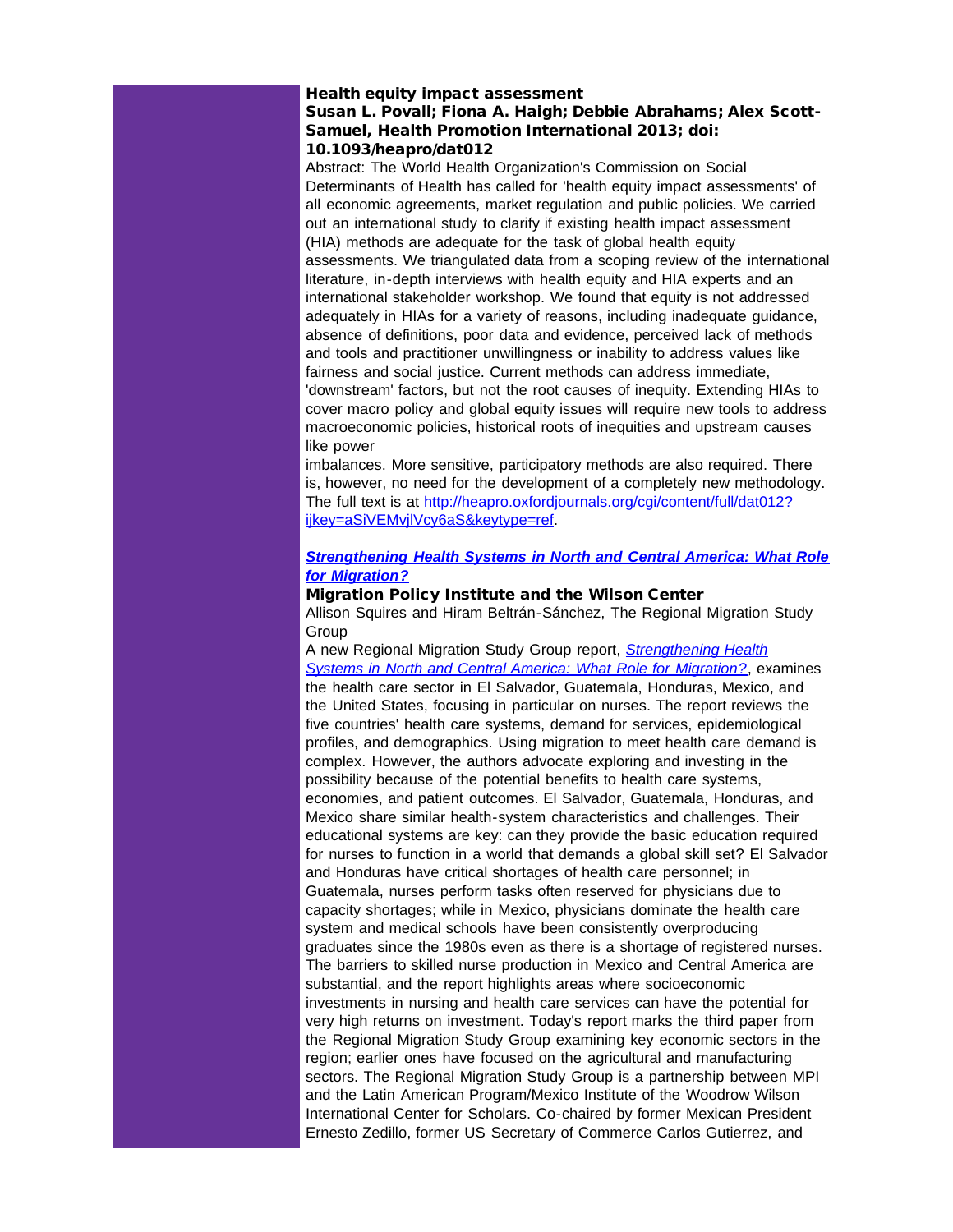former Guatemalan Vice President Eduardo Stein, the Study Group is a high-level initiative that this spring will propose new collaborative approaches to migration, competitiveness, and human-capital development for the United States, Central America, and Mexico. [We invite you to visit the Study](http://r20.rs6.net/tn.jsp?e=001ZfYkCAKYxvRHAWEfr_nQLkNQgIp_LNe0wG_4TZP_P7v0Giw8TOiaKL_4locx00BR7Cq3eD0Lm1FLyxyUSTKr1EdJMRuoj21gOx4gY1CKLBwNtdvPvC9S166jPvpImzsPNP0rQs8_IbgvBPm5d3yGntS3hDvdqxkc1U8aZbZDtKPet4ckMtjgii3CMpRwdvz8u55RaFwOylgX3z37yeezLw==) [Group's website](http://r20.rs6.net/tn.jsp?e=001ZfYkCAKYxvRHAWEfr_nQLkNQgIp_LNe0wG_4TZP_P7v0Giw8TOiaKL_4locx00BR7Cq3eD0Lm1FLyxyUSTKr1EdJMRuoj21gOx4gY1CKLBwNtdvPvC9S166jPvpImzsPNP0rQs8_IbgvBPm5d3yGntS3hDvdqxkc1U8aZbZDtKPet4ckMtjgii3CMpRwdvz8u55RaFwOylgX3z37yeezLw==) to review earlier research as well as new publications we'll publish over the next few weeks in the lead-up to our final report.

## Regional meeting for the 8th Global Conference on Health promotion

## Brasilia, Brazil 25-27 February 2013

Health in All Policies (HiAP) - Toolkit: http://bit.ly/13x1WUi

To Introduce the Conceptual Framework of Finland on Health in All Policies (HiAP) and,

collectively create a regional positioning with respect to the topic Health in All Policies, based on the presentation of cases by the countries that respond to the core ideas of the Global Conference on Health Promotion and advancements in research. Health in All Policies (HiAP) is an approach to public policies across sectors that takes into account the health implications of decisions, seeks synergies, and avoids harmful health impacts, in order to improve population health and health equity. HiAP provides a means for Member States to ensure that the health implications of all policies are considered in the policymaking process, regardless of the sector in which the policies are being developed. It recognises that public policies and decisions made in policy areas other than health have a significant impact on population health and health equity and, on the capacity of health systems to respond to health needs. Further, HiAP provides accountability for the health implications of policies made in all sectors.

Case Studies

Available at: [http://bit.ly/ZVD6fD](http://r20.rs6.net/tn.jsp?e=001ZfYkCAKYxvREYUCp36mm8o-O7T6zmxMscxK391E3V1QFZV6Yq9bjO9ZHMdRP09ECCPTheMNZRq3gVNtXlxQdPQRPnHaIJR4_uBGC1l2_B-M=) *[language of the source]*

Bolivia: TCC - Rostros Voces y Lugares en el Chaco Boliviano Brasil Acompanhamento das Condicionalidades de Saúde do Programa Bolsa Familia (PBF)

Brasil: Política Nacional de Controle do Tabaco

Brasil: Programa Ambientes Verdes e Saudáveis

Brasil: Programa Saúde na Escola Secretaria Municipal de Saúde de Florianópolis

Brasil: Rede Pernambucana de Municípios Saudáveis 23 municípios de Pernambuco

Costa Rica: Programa Nacional de Centros de Educación Nutirición y Atención Integral (CEN-CINAI)

Cuba: La Promoción de Salud, estrategia de los Programas de salud Ecuador: Plan nacional para el buen vivir

El Salvador: CISALUD (Comisión Intersectorial de Salud)

España: Proyecto pilote para el desarrollo de red local de acción en salud (Proyecto RELAS)

Guatemala: El pacto hambre cero y su implementación en Tajumulco bajo Haiti: Estrategia promocion de salud y calidad de vida en el combate al colera

Honduras: Ley Especial para el Control del Tabaco de Honduras Mexico: Acuerdo Nacional para la Salud Alimentaria. Estrategia contra el sobrepeso y la obesidad

Mexico: Prevención Social de la Violencia y Delincuencia con Participación Ciudadana

Republica Dominicana: Implementación de la iniciativa de RVL usando la estrategia de SAN en el marco del concepto de Seguridad Humana: Desarrollo humano sostenible de Boca de Mao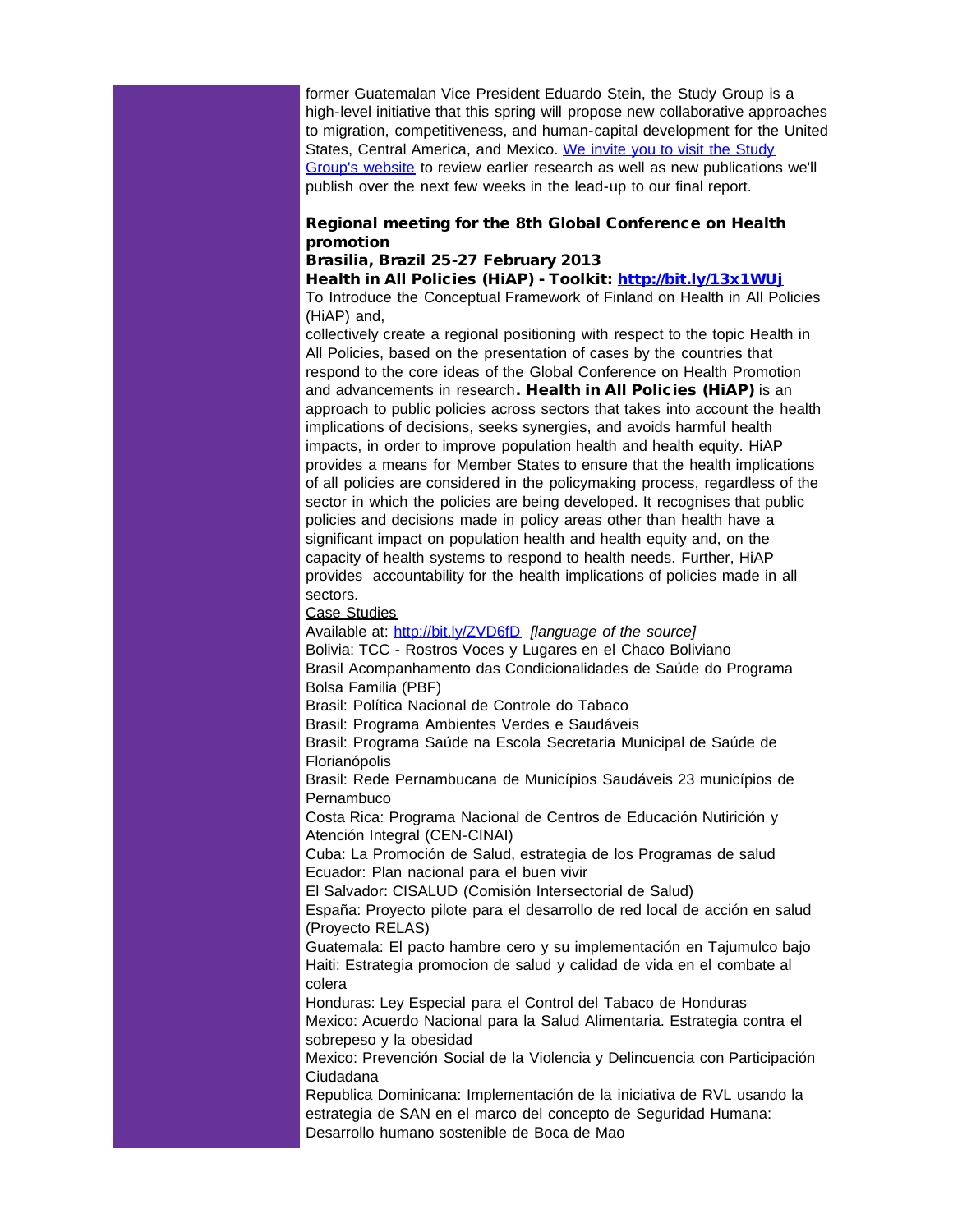English: Health in All Policies - framework for country action Español: Documento de síntesis de Salud en Todas las Políticas - Marco de trabajo para la acción nacional Resumen: Experiencias de las Americas Summary: Experiences of the Americas Presentations available at: http://bit.ly/15pHIPR Agenda Regional meeting for the 8th Global Conference on Health promotion Brasilia Panel 1 Dr Jarbas Barbosa Brasilia Panel 1 - Dr Luiz A Galvao Brasilia Panel 2 - Orielle Solar Brasilia Panel 2 - Sofia Leticia Morales Brasilia Panel 2 - Toolkit Ana Lucia Ruggiero Brasilia Panel 3 - Brasil - Deborah Carvalho Malta Brasilia Panel Pais - Brasil - Marcelo Cabral Brasilia Panel Pais - Costa Rica - César Augusto Gamboa Brasilia Panel Pais - Cuba - Mercedes Chong Viamonte Brasilia Panel Pais - Ecuador - Zaida Betancourt Brasilia Panel Pais - El Salvador - Eduardo Espinoza Brasilia Panel Pais - Haiti - Jocelyne Pierre Louis Brasilia Panel Pais - México - Lucero Rodríguez Cabrera Brasilia Panel Pais - Canadá - KatuskaMana Herel Brasilia Panel Pais - Guatemala - Augusto Silvestre Ramírez Brasilia Panel Pais - Mexico Secretaria de Salud /OPS/OMS - Diego Gonzalez Brasilia Panel OPS/OMS Perspectiva Regional - Enrique Jacoby, Alfonso Contreras and Kira Fortune Brasilia Panel WHO Draft HiAP Framework for Country Action - Kwok-Cho Tang - WHO Draft 2013- Health in All Policies - Framework for country action [http://bit.ly/13wgFhY](http://r20.rs6.net/tn.jsp?e=001ZfYkCAKYxvQdie_ZvqvgOP0XgdlTCcB8PnhkOgBE6MgLSXFaXuo0CNC9vy3ADTGsvwsD4GLJ5sfMgl8vQR4yH8lvHAY2N-06f0_XP2C51MI=)

Borrador 2013 - Salud en todas las Políticas - marco para la acción de país.

# The Structural Determinants of Child Well-being United Nations Children's Fund An expert consultation hosted by the UNICEF Office of Research 22-23 June 2012

## [http://bit.ly/X2QuLJ](http://r20.rs6.net/tn.jsp?e=001ZfYkCAKYxvRacGCs3_46Cg4NgGhnkPLb3panbPzzgKuiG20d3phAeB9nHehtd-oafjrrUoiK864hABeZVl0GsXXylb_nfZ3qE_mdcHMcCis=)

".....In response to persistent inequities, there is a global imperative to address the underlying causes of child wellbeing. While remarkable achievements have been made in the last decades in progress in health and survival of children, progress is still lagging in other key dimensions of child wellbeing, a number of which are now recognised as needing fresh attention in both rich and poor countries....."

EXECUTIVE SUMMARY

1 THE RATIONALE FOR A STRUCTURAL DETERMINANTS APPROACH

2 SEVEN KEY OUTCOMES

- 3 TOWARDS A MULTISECTORAL FRAMEWORK
- 4 COMPENDIUM OF CONTRIBUTIONS
	- 4.1. Examining Concepts in Structural Determinants Unpacking core features of structural determinants A life course perspective to child well-being Subjective child well-being

4.2. Poverty, Political Economy and the Environment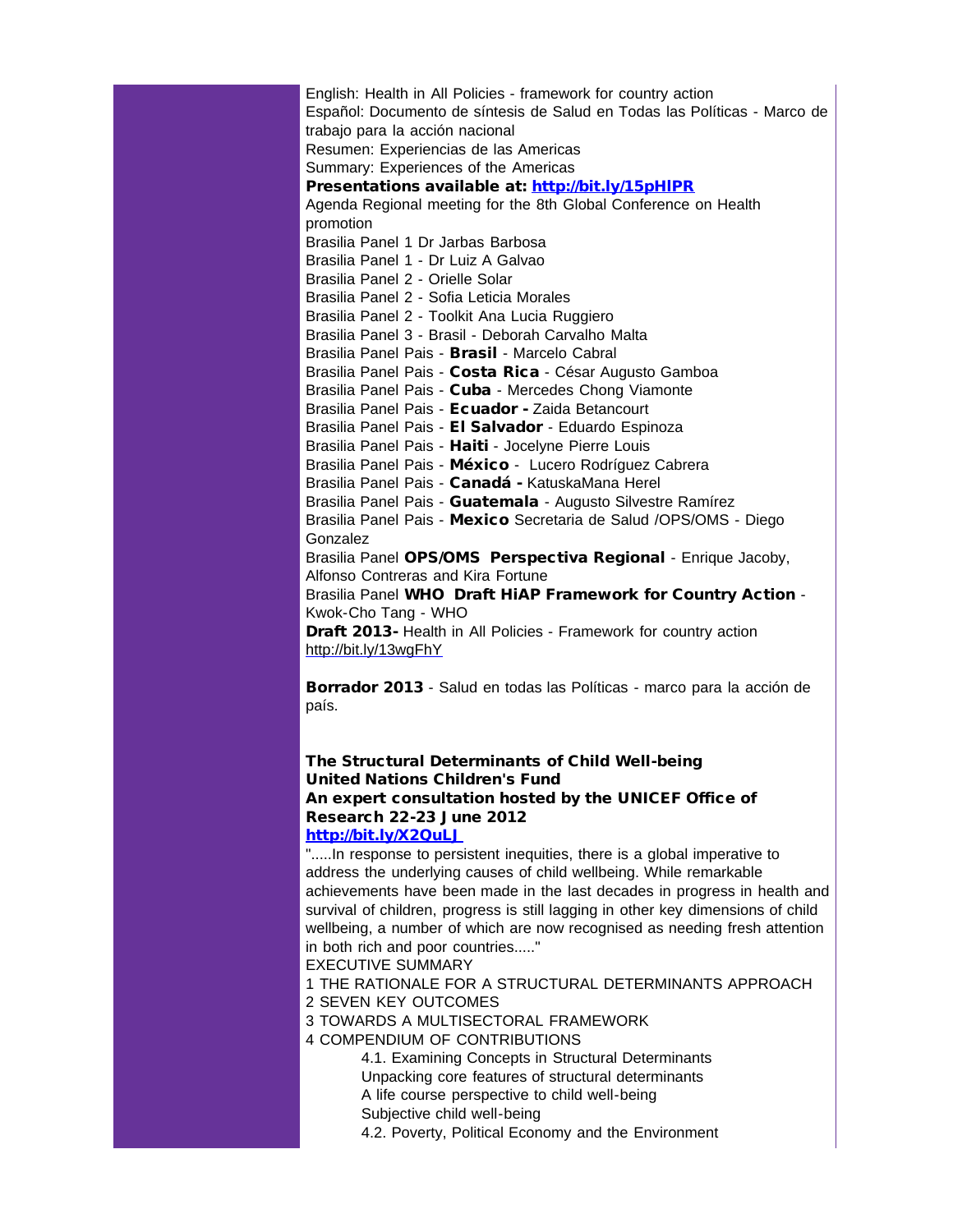Context, politics and extreme poverty Policy, intersectorality and social inclusion Social and environmental determinants of children's health, inequity and the urban perspective in China 4.3 Health, Gender and HIV HIV and structural approaches Determinants of child health Conceptualizing and measuring women's empowerment as a variable in international development 4.4. Governance, Accountability and Rights Systems and structures for improved governace The structural determinants of child well-being: governance systems and accountability Child rights and child well-being: a think piece

# To Live and Die in America: Class, Power, Health and Health Care

Robert Chernomas and Ian Hudson. Published February 2013. To Live and Die in America: Class, Power, Health and Health Care details how the United States has among the worst indicators of health in the industrialized world and at the same time spends significantly more on its health care system than any other industrial nation. Robert Chernomas and Ian Hudson explain this contradictory phenomenon as the product of the unique brand of capitalism that has developed in the US. It is this particular form of capitalism that created both the social and economic conditions that largely influence health outcomes and the inefficient, unpopular and

inaccessible health care system that is incapable of dealing with them. The authors argue that

improving health in America requires a change in the conditions in which people live and work as well as a restructured health care system. Table of Contents

1: Class, Power, Health and Healthcare

2: The Medical Miracle?

3: To Live and Die in 19th Century America: A Class Based Explanation of the Rise and Fall of Infectious Disease

4: Death in Our Times: The Exceptional Class Context for Chronic Disease in America

5: The Political Economy of US Healthcare: The Medical Industrial Complex 6: Three Easy Lessons

Endorsements for To Live and Die

 A fascinating account of how the strength of corporate interests and the relative weakness of unions have given the US a uniquely bloated and inefficient health care system. The result is a system that at great cost provides people with a level of care that is often worse than countries which spend half as much. It is not a pretty story.

-Dean Baker, co-founder of the Center for Economic and Policy Research, Washington DC

 This should become a classic. It should be read by everyone who feels that power in the US is unevenly distributed, not only by gender and race, but primarily by class.

-Vicente Navarro, Professor of Health and Public Policy, Johns Hopkins School of Public Health, and Editor in-Chief of the Journal of International Health Services

 This penetrating exposé will strike a deep chord with millions of Americans who live daily with health care insecurity. Clear, gripping and moving, the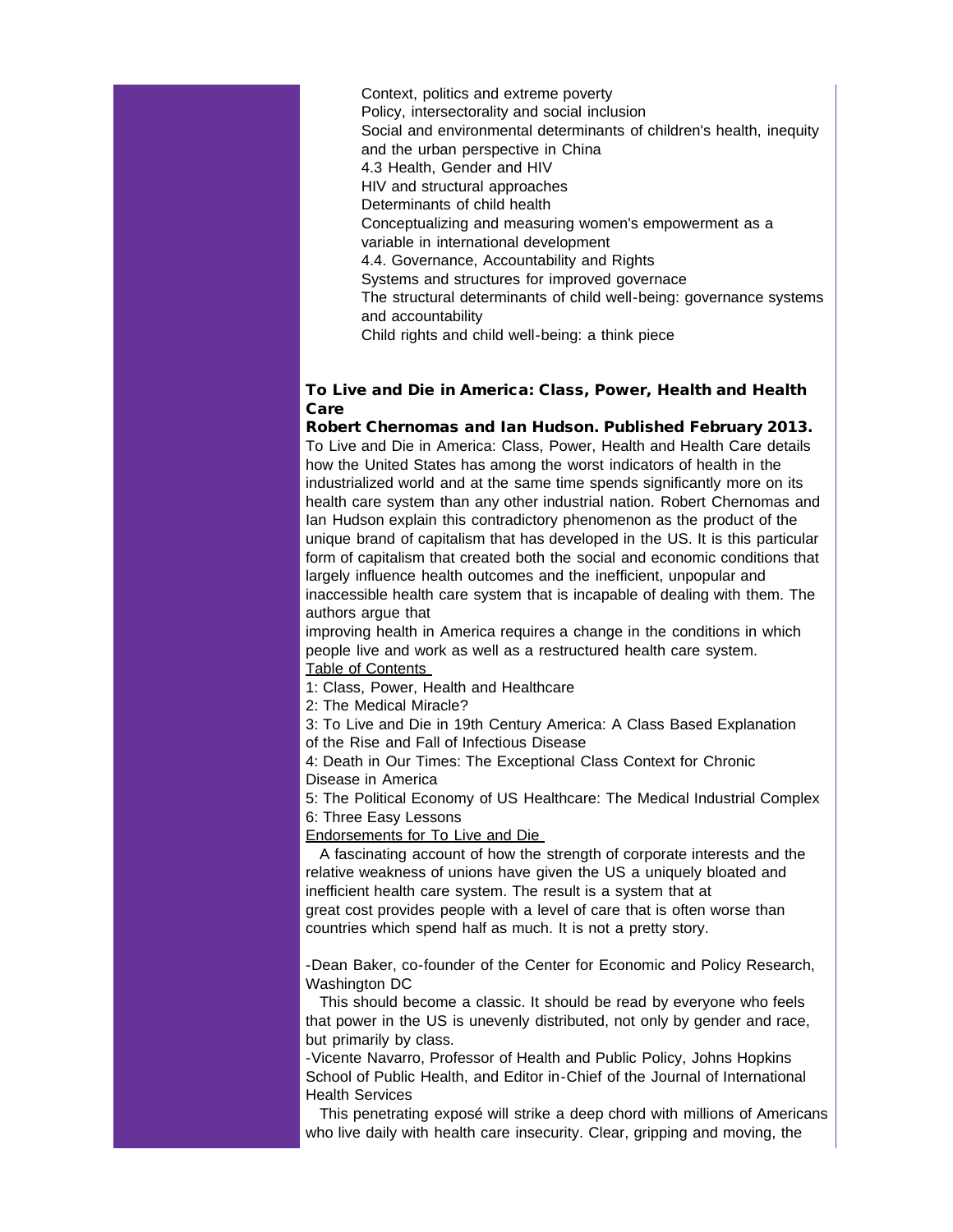book transforms our understanding of the underbelly of US social policy. Most importantly, it shows how a fairer realignment of class power can enable the US to strive for the kind of equitable policies shared by countless societies -- both high and low-income -- in good times and bad.

- Anne-Emanuelle Birn, Professor and Canada Research Chair in International Health at the University of Toronto and lead author of Textbook of International Health: Global Health in a Dynamic World (2009)

 Chernomas and Hudson offer a cogent and penetrating analysis of health outcomes in America from a class analysis, outlining the historical role played by unions in contributing to public health services

critical to all citizens. The decline of union power in the US and the dramatic increase in inequality impacts the economy, social stability and ultimately the health and well-being of all Americans. A must read for all who embrace the goals for fairness shared by the 99 percent.

- Paul Moist National President, Canadian Union of Public Employees Distributed by Palgrave Macmillan in the US, Pluto in England and Fernwood in Canada

Available online in the US at:

MacMillan --

[http://us.macmillan.com/toliveanddieinamerica/RobertChernomas](http://r20.rs6.net/tn.jsp?e=001ZfYkCAKYxvQDeVcg_J3Rrfz40aUPVt8mbfbkfxrTYOg5raiEopYN2jqM_RTSTuzxu3pdQibFvOmaHjkimOMkxuswR1XFpCjQhgO48sUITM4tRplVacUelahZFPvGOgK6tDxsOaDvZeKrL0lRRSP_RMdTHPFLLWN_) Amazon -- [http://www.amazon.com/To-Live-Die-America-](http://r20.rs6.net/tn.jsp?e=001ZfYkCAKYxvTR06umKQfVkp4luBF-vKyMVMPva0Ns0fB5Ij_p-6TL0dipvLxeZQqHWnS7yRjoJ5QEZX1AqvhVA3c442Ew3nufB3-Q9zK6aWg2URPncal7JH015zZ0TvWTE5X2nGrdp7ywTvlje1OFa5a8VRL_u0RjIFFeqQBUls4=)

[Capitalism/dp/0745332129](http://r20.rs6.net/tn.jsp?e=001ZfYkCAKYxvTR06umKQfVkp4luBF-vKyMVMPva0Ns0fB5Ij_p-6TL0dipvLxeZQqHWnS7yRjoJ5QEZX1AqvhVA3c442Ew3nufB3-Q9zK6aWg2URPncal7JH015zZ0TvWTE5X2nGrdp7ywTvlje1OFa5a8VRL_u0RjIFFeqQBUls4=)

Barnes and Noble -- [http://www.barnesandnoble.com/w/to-live-and-die-in](http://r20.rs6.net/tn.jsp?e=001ZfYkCAKYxvS6WiZf-5HuElfSd951FV7uz_vPonBOaBagziZ86bolmHHTRd3cNUbJGu095SxEK-anLiUuyEe_PnPbW36ApY9g2QI9E9SV7gwwtINl-M0aZxuIQOq4kF38EZTvgWEZLcXtekxkZi-AKYsUCO71wrZzK72l5-RJn7YikFhE6SNBJg0rYLDxPmCmXSoCseg2f-o=)[america-robert-chernomas/1112413611](http://r20.rs6.net/tn.jsp?e=001ZfYkCAKYxvS6WiZf-5HuElfSd951FV7uz_vPonBOaBagziZ86bolmHHTRd3cNUbJGu095SxEK-anLiUuyEe_PnPbW36ApY9g2QI9E9SV7gwwtINl-M0aZxuIQOq4kF38EZTvgWEZLcXtekxkZi-AKYsUCO71wrZzK72l5-RJn7YikFhE6SNBJg0rYLDxPmCmXSoCseg2f-o=)

Robert Chernomas is Professor of Economics at the University of Manitoba, Canada. He has been a visiting professor at the Johns Hopkins School of Public Health and is on the editorial board of

International Journal of Health Services.

Ian Hudson is Associate Professor of Economics at the University of Manitoba, Canada. He is the co-author (with Robert Chernomas) of The Gatekeeper: Sixty Years of Economics According to the New York Times (2012), Social Murder and Other Shortcomings of Conservative Economics (2008), and (with Mark Hudson and Mara Fridell) Fair Trade, Sustainability and Social Change.

# What is Health Equity: And How Does a Life-Course Approach Take Us Further Toward It?

## Paula Braveman, Matern Child Health J. 2013 Feb 10. [http://1.usa.gov/VVwWuz](http://r20.rs6.net/tn.jsp?e=001ZfYkCAKYxvT1dGjIv0fk23h80EyqB5SL_hmvsYtN762fbYUvsEaI3P8DjEbYP_vaLNPhcG2jHk2Rvsq4RSde7lNYc-PpBpy1SlNR1PLhn-Q=)

"......Although the terms "health equity" and "health disparities" have become increasingly familiar to health professionals in the United States over the past two decades, they are rarely defined. Federal agencies have often defined "health disparities" in ways that encompass all health differences between any groups. Lack of clarity about the concepts of health disparities and health equity can have serious consequences for how resources are allocated, by removing social justice as an explicit consideration from policy agendas. This paper aims to make explicit what these concepts mean and to discuss what a life-course perspective can contribute to efforts to achieve health equity and eliminate health disparities.

Equity means justice. Health equity is the principle or goal that motivates efforts to eliminate disparities in health between groups of people who are economically or socially worse-off and their better-off counterparts-such as different racial/ethnic or socioeconomic groups or groups defined by disability status, sexual orientation, or gender identity-by making special efforts to improve the health of those who are economically or socially disadvantaged. Health disparities are the metric by which we measure progress toward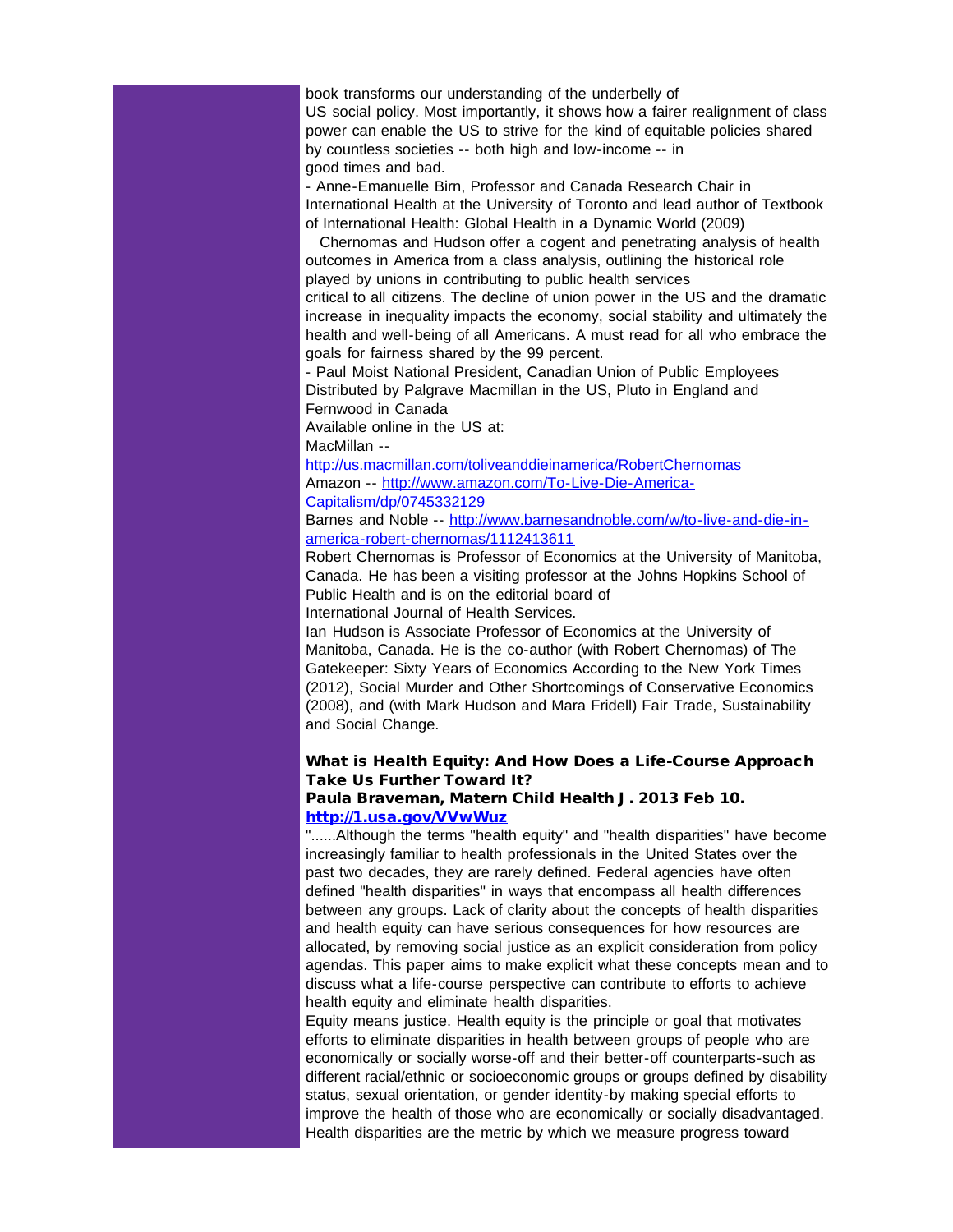health equity. The basis for these definitions in ethical and human rights principles is discussed, along with the relevance of a life-course perspective for moving toward greater health equity...."

#### 10 best resources for evidence-informed health policy making Kaelan A Moat and John N Lavis Health Policy and Planning

*Published by Oxford University Press in association with The London School of Hygiene and Tropical Medicine* Website: [http://bit.ly/MJQSJf](http://r20.rs6.net/tn.jsp?e=001ZfYkCAKYxvT1MEPo2RGaEb9DQBLFzls4HHEhRIEmCmTO8Jb6p4BAbcaG6nD1s-aYcGe3RC2p8_-mvlz-sDBYmlPXKGZsoCB2rniHXH4c4-0=) or [http://bit.ly/14dSfpA](http://r20.rs6.net/tn.jsp?e=001ZfYkCAKYxvQOi2VaPZB4mJJh7XcSIWTXXffeDNmwBaX-5wmFRCGo_AE7N1dPahghZfnju5wCYvPC2MXBLMFqF_OMftleaSP-WK2qLO29EUU=)

### PDF at: [http://bit.ly/O00tOc](http://r20.rs6.net/tn.jsp?e=001ZfYkCAKYxvRrtnI51rHdDBTCCTT6A9d_dStvTQMaX1yssD2dSviHTxI20g1FG9TsmW-UkJ3K2D349W1secJgs-uqE9chlLbXSFFtj4iaTIs=)

"......... linking research to policy requires both a comprehensive understanding of the policy-making process-including the influence of institutions, interests, ideas and external events-and an awareness of a number of established strategic approaches that are available to support the use of relevant research evidence in the formulation of health policies. To help guide this understanding, a framework has been developed to identify and organize key elements that can help one understand ways to support the use of evidence in the policy-making process (Lavis et al. 2006). These elements are:

- Climate: how those who fund research, universities, researchers and users of research support or place value on efforts to link research to action;
- Production of research: how priority setting ensures that users' needs are identified and how scoping reviews, systematic reviews and single studies are undertaken to address these needs;
- Push efforts: how strategies are used to support action based on the messages arising from research;
- Efforts to facilitate user pull: how 'one stop shopping' is provided for optimally packaged, high-quality reviews either alone or as part of a national electronic library for health; how these reviews are profiled during 'teachable moments such as intense media coverage; and how rapid response units meet users' needs for the best research;
- User-pull efforts: how users assess their capacity to use research and how structures and processes are changed to support the use of research;
- **Exchange efforts:** how deliberative processes and meaningful partnerships between researchers and users help them to jointly ask and answer relevant questions.

This paper employs the elements of the framework to identify and outline the 10 most useful and publicly available resources from a range of diverse sources, and in a variety of formats (a mix of reports and articles, plus a database and listserv), that can help facilitate a better understanding of supporting the use of research evidence in the health policy process. Although this is by no means intended to serve as an exhaustive or definitive inventory, taken as a whole, each of the included resources provides an excellent way with which to build a comprehensive understanding of the various facets of supporting evidence informed health policy......"

# **Others**

Michigan Department of Community Health (MDCH) Health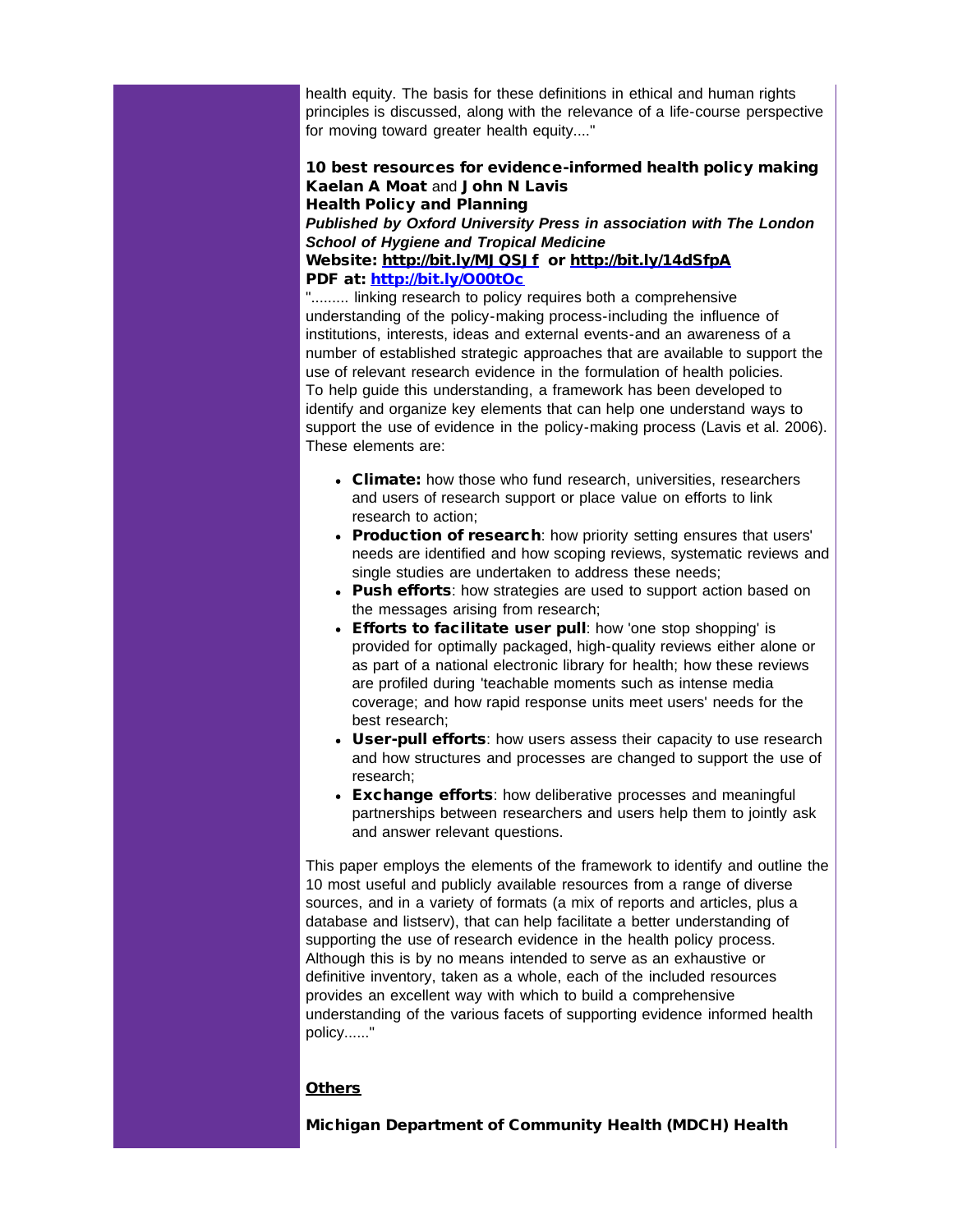## Disparities Reduction and Minority Health Section (HDRMHS)

### Toolkit for Community Discussions about Factors That Impact Overall Health

The Michigan Department of Community Health (MDCH) Health Disparities Reduction and Minority Health Section (HDRMHS) has released a toolkit designed to engage communities around how where we live, learn, work, and play impacts health. Health Equity in Michigan: A Toolkit for Action explores how education, food access, stress, discrimination and access to health care are linked to the health and overall wellbeing of communities. The toolkit consists of a video, factsheets, activities, discussion questions, and additional resources about health. The toolkit also includes a facilitator guide for organizations and individuals who are interested in leading discussions in their communities. Access the toolkit and video by visiting [www.michigan.gov/minorityhealth](http://r20.rs6.net/tn.jsp?e=001ZfYkCAKYxvQTnmUsZS9JgVpjvrqEZ2Eyk1NTL2OxaBAidNkq9qc_A_J-Y0XhMgBy-hAZ8cJ8qAGilt5Hg6E353eTsWQWj9yCxZTdvWp1LkqqCvTDkZLMJB-yyGD2uEZC).

### WHO Health Equity Monitor - live now! [http://bit.ly/YJSKnE](http://r20.rs6.net/tn.jsp?e=001ZfYkCAKYxvQDBX23ws6cIfd-WeCnYZKsDHY6oPZ0ee9Fso2NrXIRzlnhrn7SMEvFwJvUqWOvOD-A7LluAwkyX9KENTWqm8B9mRJb15mtAhU=)

Health Equity Monitor of WHO Global Health Observatory has gone live. Monitor currently includes about 30 reproductive, maternal, neonatal and child health indicators in 91 countries - 90 of which are LMICs, disaggregated by child's sex, place of residence (rural vs. urban), wealth quintile, and education level. Apart from the database, it has two other core components: country profiles and interactive visualizations - showing inequalities in select health outcomes and services (situation and trends). Disaggregated data are useful to track progress on health goals, revealing differences between sub-groups that overall averages may mask. Health equity data provide an evidence base for equity-oriented interventions, and are a key component of the movement toward equitable universal health coverage. The Health Equity Monitor currently includes reproductive, maternal, neonatal and child health indicators, disaggregated by child's sex, place of residence (rural vs. urban), wealth quintile, and education level. Data are based on Demographic and Health Surveys (DHS) and Multiple Indicator Cluster Surveys (MICS) conducted in 91 countries, 90 of which are low- or middle-income countries.

Core components of the Health Equity Monitor include the database, country profiles and interactive visualizations:

· The database presents data for about 30 reproductive, maternal and child health indicators, collected from nearly 200 surveys in 1993-2011. For around half of the countries, data are available for at least two time points.

· Country profiles highlight disaggregated data for each of the 91 study countries, using the most recent available data.

Interactive visualizations show inequalities in select health outcomes and services (situation and trends).

#### [back to top](#page-0-3)

# ABOUT THIS NEWSLETTER

To contribute information, resources or announcements to Kellogg Connection, e-mail [healthscholars@cfah.org](mailto:healthscholars@cfah.org). The Kellogg Connection is a monthly electronic newsletter that connects W.K. Kellogg programs: Kellogg Health Scholars, Scholars in Health Disparities, Community Health Scholars, Kellogg Fellows in Health Policy Research and H. Jack Geiger